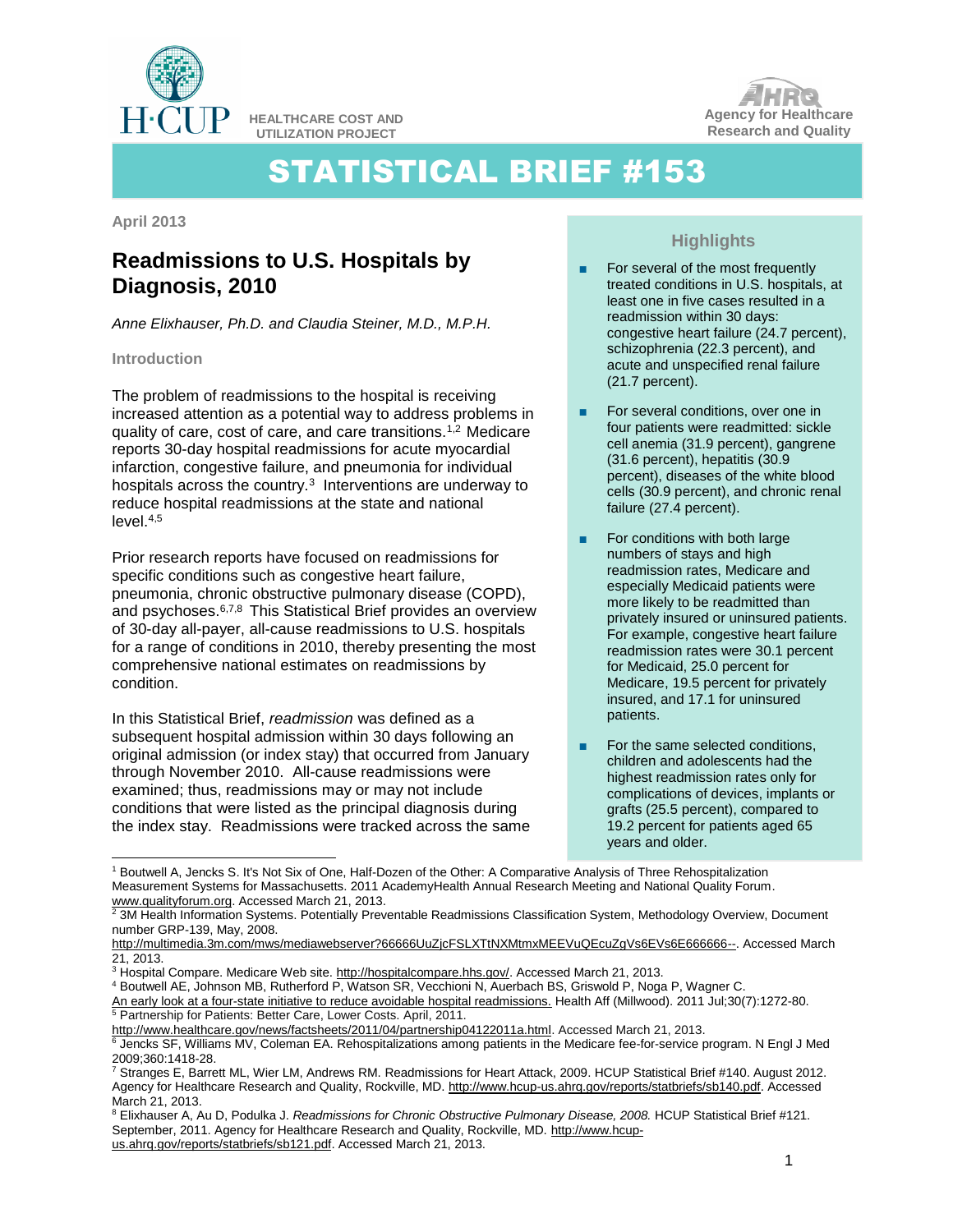or different hospitals. Some readmissions may be planned or unavoidable—no attempt was made to remove these types of readmissions from the analysis.

Readmission rates using Healthcare Cost and Utilization Project (HCUP) data are presented for the most frequently treated conditions in U.S. hospitals during 2010 and for the conditions with the highest readmission rates. All estimates were taken from HCUPnet, the online query system that provides free access to information from HCUP.<sup>9</sup> For a subset of conditions, readmission rates are presented by age group and expected payer (insurance status). Patients younger than 1 year were excluded from this analysis. Readmission rates were calculated without risk adjustment.

Appendix A provides detailed information on readmission rates for most conditions treated in U.S. hospitals in 2010. The table provides information on the number of index stays for each condition, the number of all-cause readmissions within 30 days, and the percentage of index stays that were followed by a readmission within 30 days for any cause. Excluded were nonspecific conditions and any conditions with fewer than 5,000 index stays or fewer than 500 readmissions. Conditions are organized by etiology or body system.

#### **Findings**

#### *Readmission rates for the most frequently treated conditions*

Table 1 lists the 30 most frequently treated conditions in U.S. hospitals, with their 30-day readmission rates. The most frequent conditions and their readmission rates were pneumonia (15.7 percent), mood disorders (14.8 percent), osteoarthritis (4.8 percent), congestive heart failure (24.7 percent), and cardiac dysrhythmias (14.8 percent).

Among these most frequent conditions, the highest readmission rates were seen for congestive heart failure (24.7 percent), schizophrenia (22.3 percent), and acute and unspecified renal failure (21.7 percent). In other words, for these conditions over one in five patients were readmitted to the hospital within 30 days.

The lowest readmission rates were for childbirth-related procedures (trauma to perineum and vulva during childbirth, 0.8 percent; C-section, 1.5 percent), osteoarthritis (4.8 percent), and appendicitis (4.9 percent).

#### *Conditions with the highest readmission rates*

Table 2 lists conditions ranked by the highest readmission rates. Because cancer readmissions are often planned, cancer is excluded from this table (although cancer-related conditions are included in the Appendix).

The five conditions with the highest readmission rates were sickle cell anemia (31.9 percent), gangrene (31.6 percent), hepatitis (30.9 percent), diseases of the white blood cells (30.9 percent), and chronic renal failure (27.4 percent). In other words, over one in four patients were readmitted to the hospital within 30 days for these conditions.

#### *Readmission rates by age and insurance status for selected conditions*

Figures 1–5 provide details on 30-day all-cause readmission rates for the five conditions from Table 2 that involved more than 300,000 index stays and had overall readmission rates of at least 20 percent.<sup>10</sup>

l 9 http://hcupnet.ahrg.gov

<sup>10</sup> Two additional conditions met these criteria; however, these conditions are the subject of separate HCUP Statistical Briefs. (Chronic obstructive pulmonary disease:<http://www.hcup-us.ahrq.gov/reports/statbriefs/sb121.jsp> and Septicemia: forthcoming in 2013).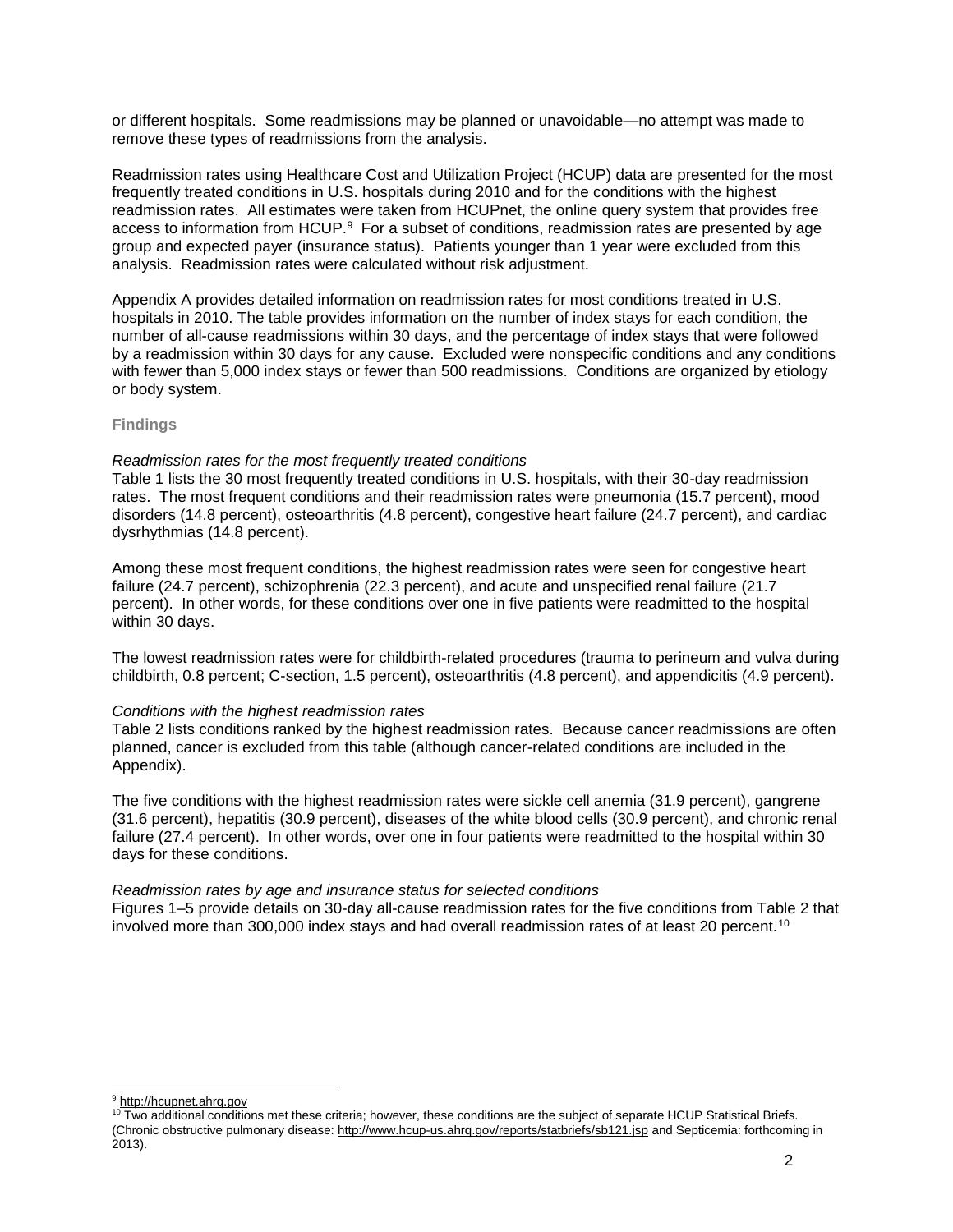|                |                                                                 | <b>Number</b>    | 30-day all-cause<br>readmissions |                              |
|----------------|-----------------------------------------------------------------|------------------|----------------------------------|------------------------------|
| Rank           | Principal diagnosis for index hospital stay **                  | of index         | <b>Number of</b><br>readmissions | <b>Percent</b><br>readmitted |
| 1              | Pneumonia                                                       | stays<br>924,160 | 144,894                          | 15.7                         |
| $\overline{c}$ | Mood disorders                                                  | 883,245          | 131,125                          | 14.8                         |
| 3              | Osteoarthritis                                                  | 872,661          | 42,241                           | 4.8                          |
| 4              | Congestive heart failure, nonhypertensive                       | 847,073          | 209,017                          | 24.7                         |
| 5              | Cardiac dysrhythmias                                            | 705,616          | 104,607                          | 14.8                         |
| 6              | Septicemia (except in labor)                                    | 696,122          | 145,896                          | 21.0                         |
| $\overline{7}$ | Coronary atherosclerosis                                        | 666,897          | 90,147                           | 13.5                         |
| 8              | Trauma to perineum and vulva due to childbirth                  | 610,073          | 5,046                            | 0.8                          |
| 9              | Chronic obstructive pulmonary disease and bronchiectasis        | 606,186          | 126,443                          | 20.9                         |
| 10             | Nonspecific chest pain                                          | 601,899          | 61,465                           | 10.2                         |
| 11             | Complication of device, implant or graft                        | 596,062          | 121,036                          | 20.3                         |
| 12             | Spondylosis, intervertebral disc disorders, other back problems | 579,103          | 47,774                           | 8.2                          |
| 13             | Skin and subcutaneous tissue infections                         | 576,902          | 64,680                           | 11.2                         |
| 14             | Urinary tract infections                                        | 522,921          | 84,858                           | 16.2                         |
| 15             | Acute myocardial infarction                                     | 520,901          | 85,932                           | 16.5                         |
| 16             | Acute cerebrovascular disease                                   | 520,793          | 71,174                           | 13.7                         |
| 17             | Diabetes mellitus with complications                            | 480,958          | 97,784                           | 20.3                         |
| 18             | Previous C-section                                              | 462,378          | 7,046                            | 1.5                          |
| 19             | Complications of surgical procedures or medical care            | 453,266          | 81,353                           | 17.9                         |
| 20             | Biliary tract disease                                           | 430,988          | 48,062                           | 11.2                         |
| 21             | Schizophrenia and other psychotic disorders                     | 397,166          | 88,629                           | 22.3                         |
| 22             | Fluid and electrolyte disorders                                 | 396,551          | 73,721                           | 18.6                         |
| 23             | Asthma                                                          | 347,404          | 41,320                           | 11.9                         |
| 24             | Acute and unspecified renal failure                             | 326,586          | 70,756                           | 21.7                         |
| 25             | Gastrointestinal hemorrhage                                     | 320,613          | 54,154                           | 16.9                         |
| 26             | Intestinal obstruction without hernia                           | 315,128          | 51,135                           | 16.2                         |
| 27             | Fracture of neck of femur (hip)                                 | 291,847          | 38,668                           | 13.2                         |
| 28             | Diverticulosis and diverticulitis                               | 289,097          | 35,461                           | 12.3                         |
| 29             | Pancreatic disorders (not diabetes)                             | 282,159          | 49,936                           | 17.7                         |
| 30             | Appendicitis and other appendiceal conditions                   | 262,024          | 12,875                           | 4.9                          |

**Table 1. All-cause 30-day readmissions ranked by the most frequently treated conditions\* in U.S. hospitals, 2010**

Source: Weighted national estimates from a readmissions analysis file derived from the Healthcare Cost and Utilization Project (HCUP) State Inpatient Databases (SID), 2010, Agency for Healthcare Research and Quality (AHRQ). \* Information is provided for diagnoses with 5,000 or more weighted index stays and 500 or more weighted readmissions. See text and Definitions for details on methods for calculating readmissions.

\*\* Clinical Classification Software (CCS) label. Excludes cancers and nonspecific CCS categories.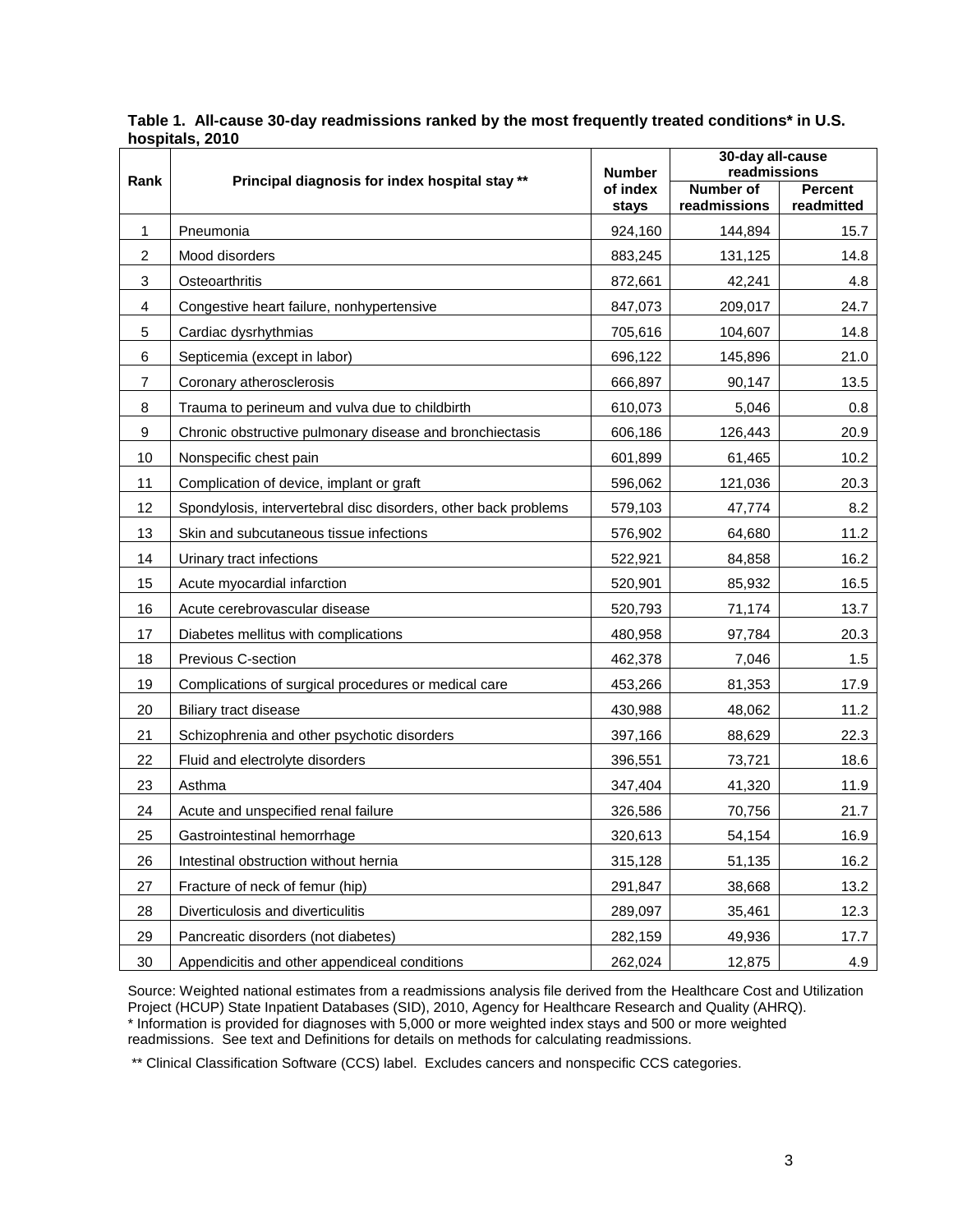|                |                                                              |                                    | 30-day all-cause<br>readmissions |                              |
|----------------|--------------------------------------------------------------|------------------------------------|----------------------------------|------------------------------|
| Rank           | Principal diagnosis for index hospital stay **               | <b>Number</b><br>of index<br>stays | Number of<br>readmissions        | <b>Percent</b><br>readmitted |
| 1              | Sickle cell anemia                                           | 87,326                             | 27,837                           | 31.9                         |
| $\overline{c}$ | Gangrene                                                     | 33,786                             | 10,693                           | 31.6                         |
| 3              | Hepatitis                                                    | 37,480                             | 11,593                           | 30.9                         |
| 4              | Disease of white blood cells                                 | 54,861                             | 16,771                           | 30.6                         |
| 5              | Chronic renal failure                                        | 17,394                             | 4,766                            | 27.4                         |
| 6              | Systemic lupus erythematosus and connective tissue disorders | 18,850                             | 5,123                            | 27.2                         |
| $\overline{7}$ | <b>Mycoses</b>                                               | 23,026                             | 6,222                            | 27.0                         |
| 8              | HIV infection                                                | 34,958                             | 9,230                            | 26.4                         |
| 9              | Screening and history of mental health and substance abuse   | 60,417                             | 15,695                           | 26.0                         |
| 10             | Peritonitis and intestinal abscess                           | 25,219                             | 6,315                            | 25.0                         |
| 11             | Congestive heart failure, nonhypertensive                    | 847,073                            | 209,017                          | 24.7                         |
| 12             | Personality disorders                                        | 5,436                              | 1,316                            | 24.2                         |
| 13             | Nutritional deficiencies                                     | 9,845                              | 2,355                            | 23.9                         |
| 14             | Coagulation and hemorrhagic disorders                        | 33,397                             | 7,920                            | 23.7                         |
| 15             | Respiratory failure, insufficiency, arrest (adult)           | 260,781                            | 59,842                           | 22.9                         |
| 16             | Nausea and vomiting                                          | 51,833                             | 11,854                           | 22.9                         |
| 17             | Schizophrenia and other psychotic disorders                  | 397,166                            | 88,629                           | 22.3                         |
| 18             | Acute and unspecified renal failure                          | 326,586                            | 70,756                           | 21.7                         |
| 19             | Aspiration pneumonitis, food/vomitus                         | 147,837                            | 31,772                           | 21.5                         |
| 20             | Hypertension with complications and secondary hypertension   | 211,243                            | 45,309                           | 21.4                         |
| 21             | Chronic ulcer of skin                                        | 50,845                             | 10,823                           | 21.3                         |
| 22             | Pleurisy, pneumothorax, pulmonary collapse                   | 101,298                            | 21,485                           | 21.2                         |
| 23             | Early or threatened labor                                    | 179,175                            | 37,797                           | 21.1                         |
| 24             | Septicemia                                                   | 696,122                            | 145,896                          | 21.0                         |
| 25             | Anemia                                                       | 203,098                            | 42,374                           | 20.9                         |
| 26             | Chronic obstructive pulmonary disease and bronchiectasis     | 606,186                            | 126,443                          | 20.9                         |
| 27             | Aortic and peripheral arterial embolism or thrombosis        | 26,104                             | 5,381                            | 20.6                         |
| 28             | Heart valve disorders                                        | 100,327                            | 20,613                           | 20.5                         |
| 29             | Diabetes mellitus with complications                         | 480,958                            | 97,784                           | 20.3                         |
| 30             | Complication of device, implant or graft                     | 596,062                            | 121,036                          | 20.3                         |

**Table 2. All-cause 30-day readmissions ranked by conditions with the highest readmission rates,\* U.S. hospitals, 2010**

Source: Weighted national estimates from a readmissions analysis file derived from Healthcare Cost and Utilization Project (HCUP) State Inpatient Databases (SID), 2010, Agency for Healthcare Research and Quality (AHRQ).

\* Information is provided for diagnoses with 5,000 or more weighted index stays and 500 or more weighted readmissions. See text and Definitions for details on methods for calculating readmissions.

\*\* Clinical Classification Software (CCS) label. Excludes cancers and nonspecific CCS categories.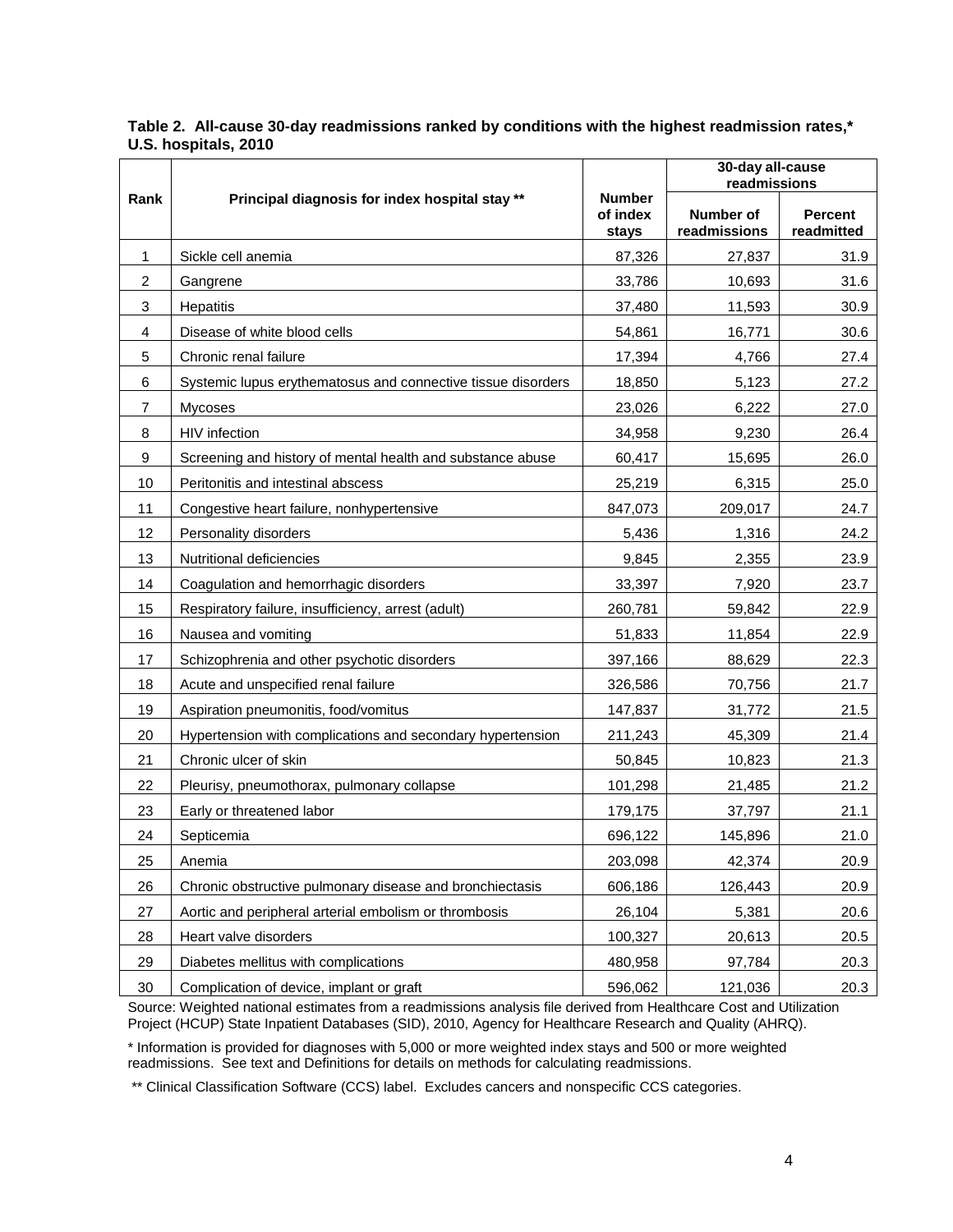Figure 1 shows that readmission rates for congestive heart failure were relatively uniform across age groups, ranging from 24.2 percent to 26.1 percent. The highest readmission rate was seen for patients with an expected payer of Medicaid (30.1 percent) compared to 25.0 percent for Medicare-covered patients, 19.5 percent for privately insured patients, and 17.1 percent for the uninsured.

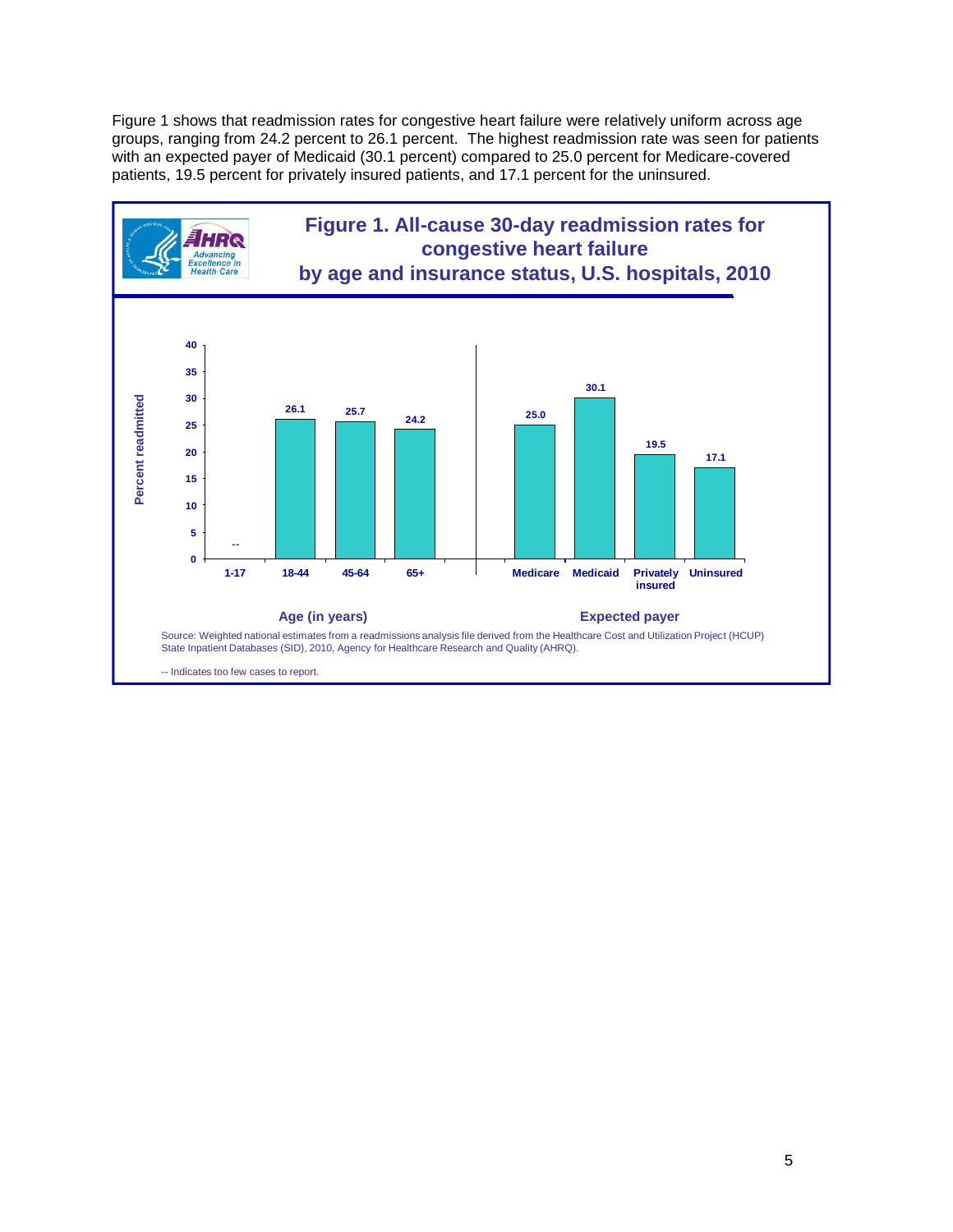Readmission rates for schizophrenia are shown in figure 2. The highest readmission rates were seen for patients aged 18–44 years (22.6 percent) and 45–64 years (23.4 percent). Readmission rates for patients with an expected payer of Medicare (23.7 percent) and Medicaid (24.0 percent) were about 50 percent higher than for other patients (15.1–16.1 percent).

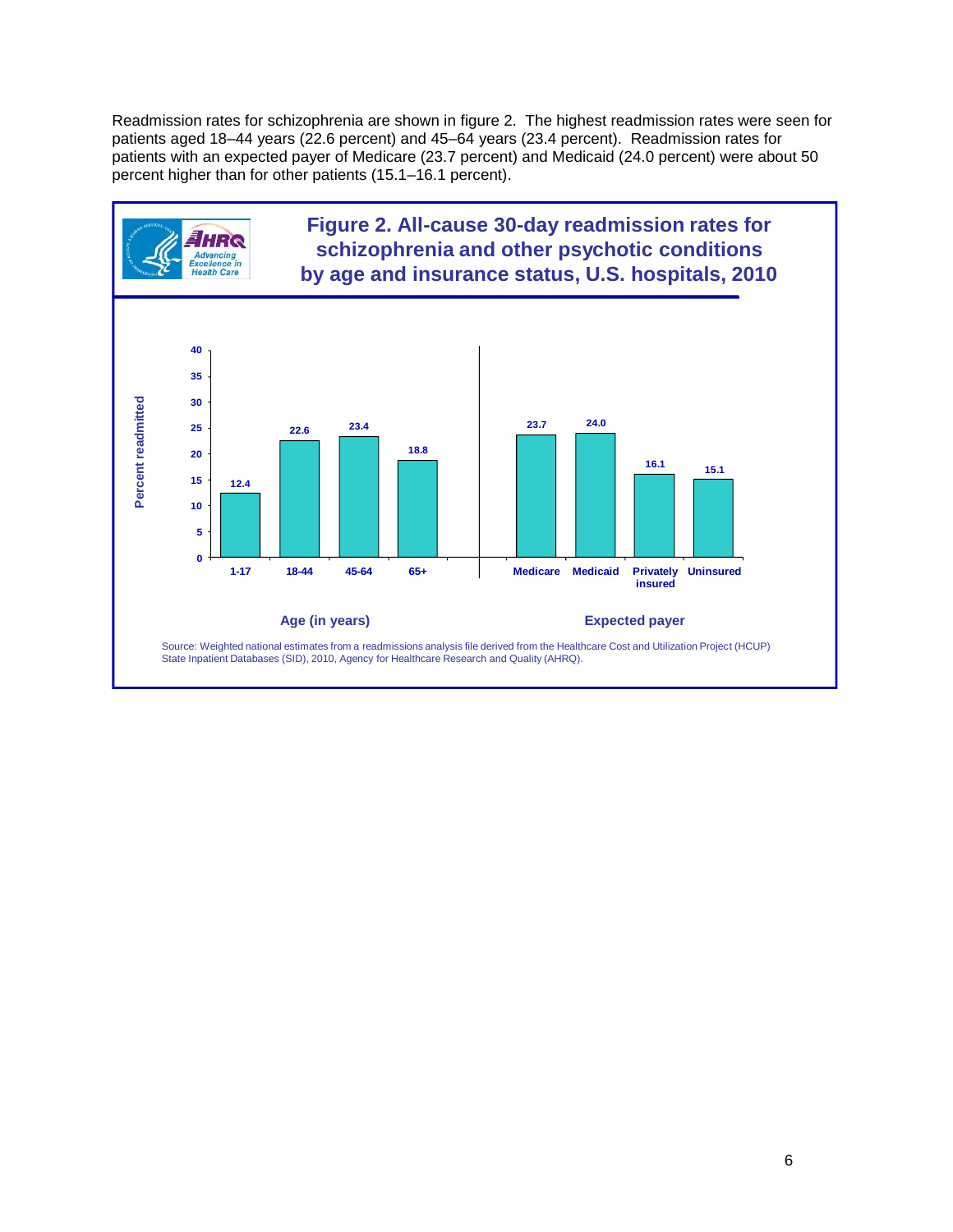Readmission rates for acute and unspecified renal failure are depicted in figure 3. Readmission rates were similar for all adult age groups (19.0–22.1 percent), but again were substantially higher for patients with an expected payer of Medicare (22.7 percent) or covered by Medicaid (25.0 percent) than for other patients (13.3–17.0 percent).

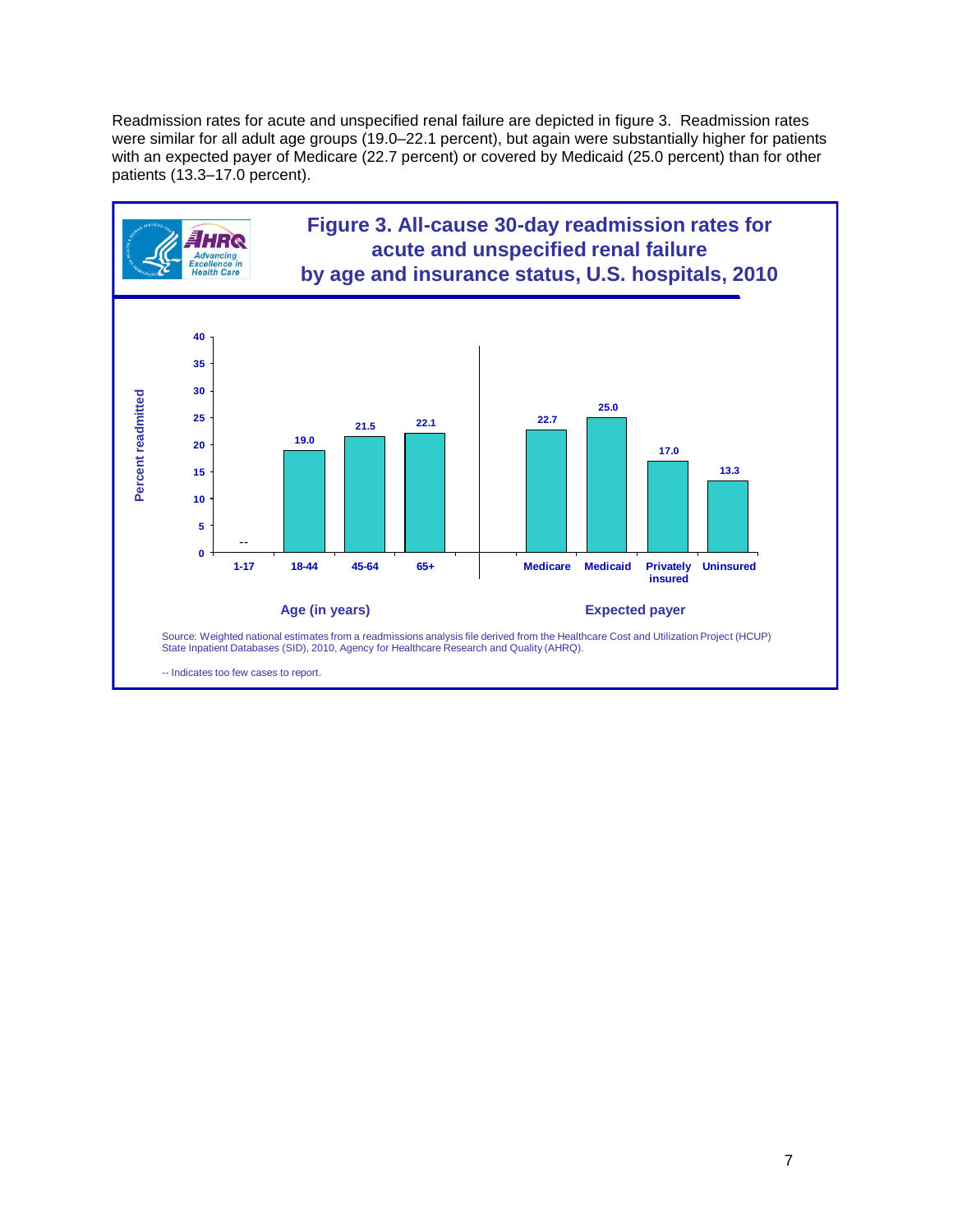Figure 4 shows readmission rates for diabetes mellitus with complications. The highest readmission rate was for patients aged 18–44 years (22.6 percent), followed closely by patients aged 65 years and older (20.6 percent) and 45–64 years (19.9 percent). Readmission rates were nearly identical for patients covered by Medicare (23.6 percent) and Medicaid (23.5 percent); these rates were about 70 percent higher than rates for the privately insured and uninsured (13.6–14.1 percent).

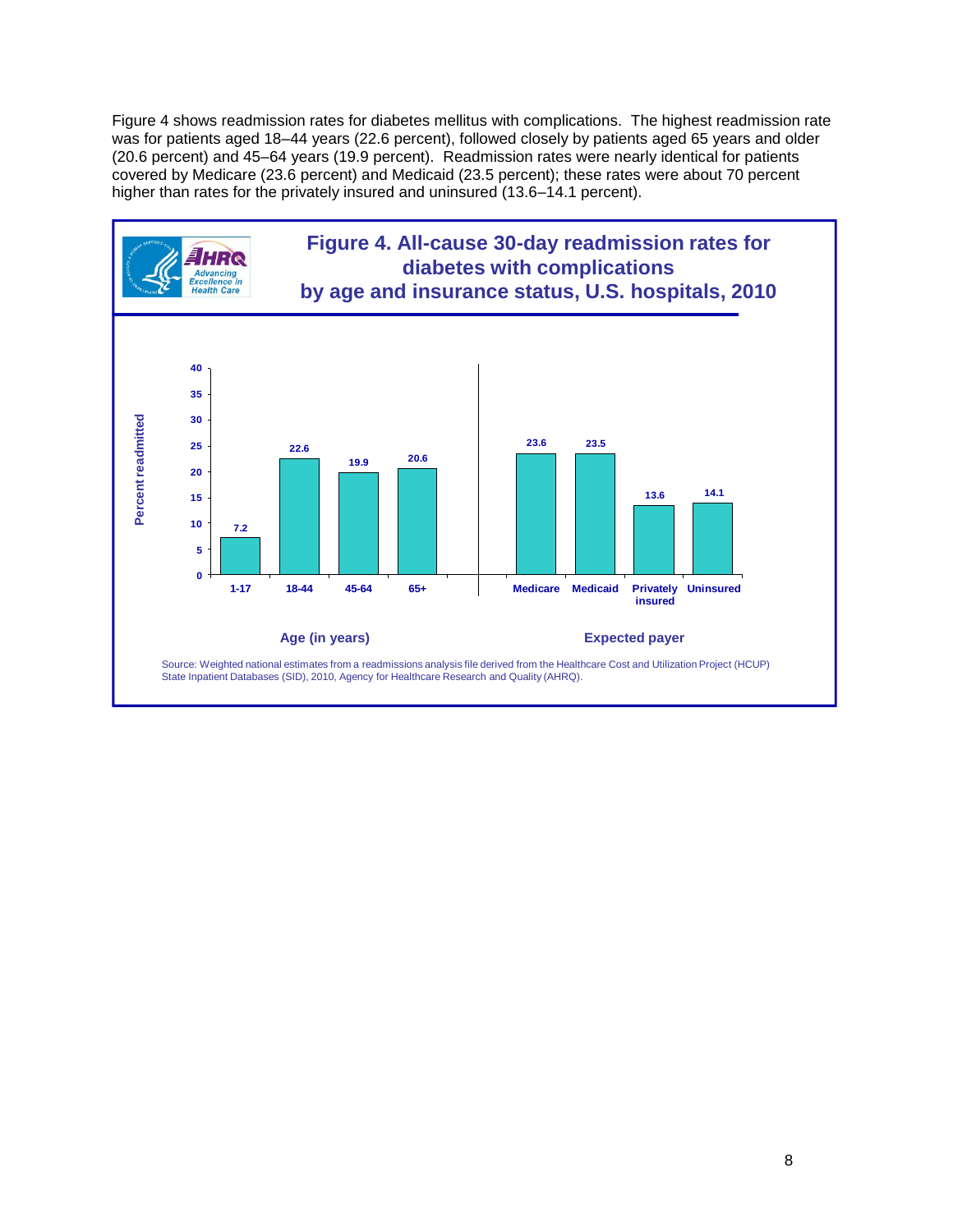Finally, figure 5 depicts readmission rates for patients with an index stay during which their principal diagnosis was complication of device, implant, or graft. The highest readmission rate was for children aged 1–17 years (25.5 percent). Similarly, the readmission rate for Medicaid-covered patients was 25.4 percent; this rate was nearly 20 percent higher than rates for Medicare (21.4 percent) and over 60 percent higher than those for privately insured and uninsured patients (15.6–15.7 percent).



Overall, across select conditions with high volume (more than 300,000 index stays) and high readmission rates (at least 20 percent), the 30-day readmission rate varied by age group and condition. For some conditions (complication of device, implant or graft), children had a higher readmission rate than adults; for other conditions (schizophrenia and other psychotic conditions, diabetes with complications), children had a lower readmission rate than adults. In terms of payer, patients with Medicare and Medicaid coverage consistently had higher readmission rates than patients with private insurance or those who were uninsured.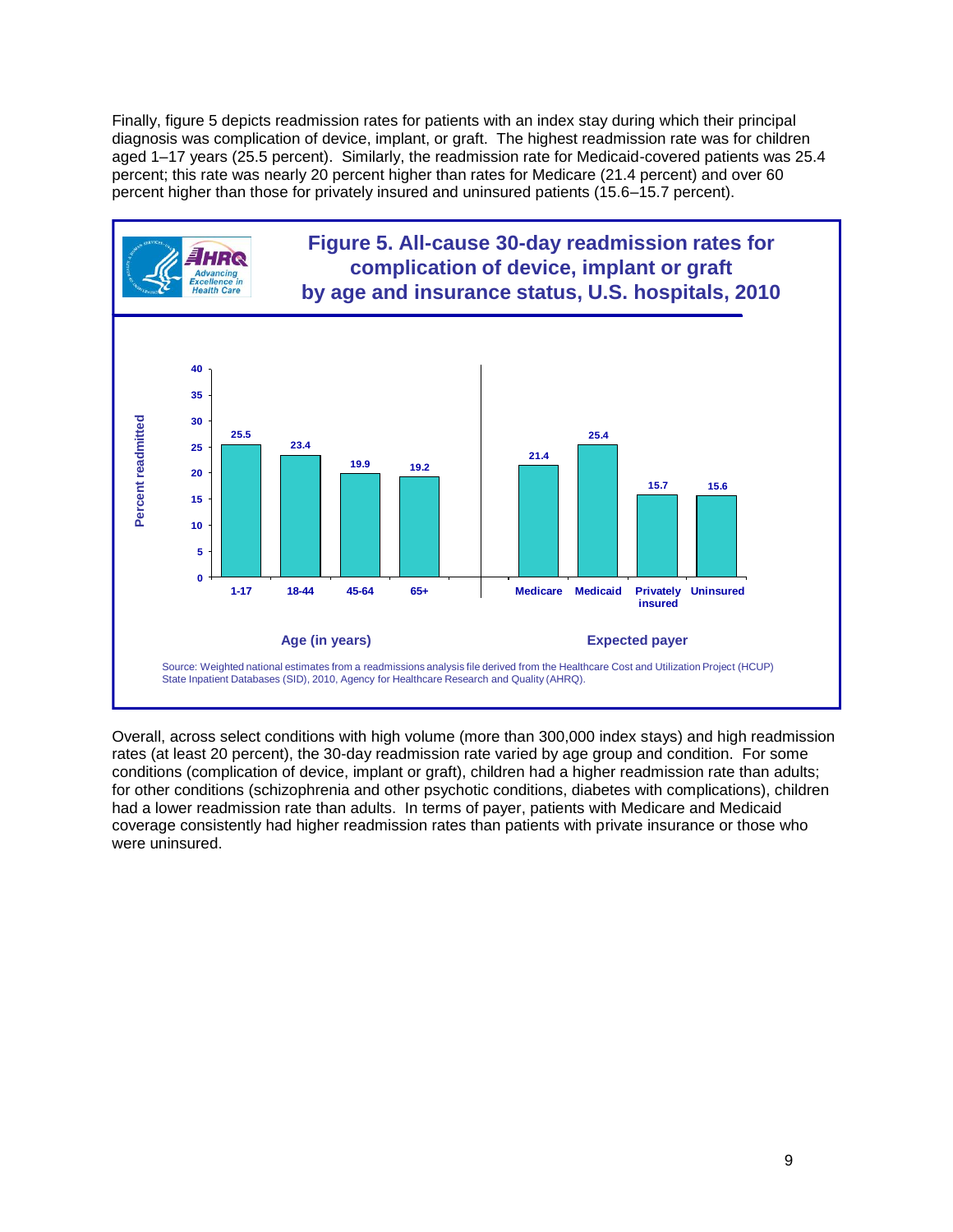| Principal diagnosis for index hospital stay |                                                                                 |                                    | 30-day all-cause<br>readmissions |                              |
|---------------------------------------------|---------------------------------------------------------------------------------|------------------------------------|----------------------------------|------------------------------|
|                                             | (Clinical Classification Software [CCS] diagnosis category number and<br>label) | <b>Number</b><br>of index<br>stays | Number of<br>readmissions        | <b>Percent</b><br>readmitted |
|                                             | <b>Infectious and Parasitic Diseases</b>                                        |                                    |                                  |                              |
| 1                                           | Tuberculosis                                                                    | 5,064                              | 653                              | 12.9                         |
| 2                                           | Septicemia (except in labor)                                                    | 696,122                            | 145,896                          | 21.0                         |
| 3                                           | Bacterial infection, unspecified site                                           | 5,654                              | 721                              | 12.8                         |
| 4                                           | <b>Mycoses</b>                                                                  | 23,026                             | 6,222                            | 27.0                         |
| 5                                           | HIV infection                                                                   | 34,958                             | 9,230                            | 26.4                         |
| 6                                           | Hepatitis                                                                       | 37,480                             | 11,593                           | 30.9                         |
| 7                                           | Viral infections                                                                | 56,477                             | 5,849                            | 10.4                         |
| 10                                          | Immunizations and screening for infectious diseases                             | 7,128                              | 1,034                            | 14.5                         |
|                                             | <b>Neoplasms</b>                                                                |                                    |                                  |                              |
| 11                                          | Cancer of head and neck                                                         | 28,530                             | 6,020                            | 21.1                         |
| 12                                          | Cancer of esophagus                                                             | 11,054                             | 3,170                            | 28.7                         |
| 13                                          | Cancer of stomach                                                               | 19,528                             | 5,111                            | 26.2                         |
| 14                                          | Cancer of colon                                                                 | 89,183                             | 14,388                           | 16.1                         |
| 15                                          | Cancer of rectum and anus                                                       | 39,395                             | 8,090                            | 20.5                         |
| 16                                          | Cancer of liver and intrahepatic bile duct                                      | 17,980                             | 5,077                            | 28.2                         |
| 17                                          | Cancer of pancreas                                                              | 31,054                             | 8,512                            | 27.4                         |
| 18                                          | Cancer of other GI organs, peritoneum                                           | 18,461                             | 4,379                            | 23.7                         |
| 19                                          | Cancer of bronchus, lung                                                        | 117,172                            | 24,893                           | 21.2                         |
| 21                                          | Cancer of bone and connective tissue                                            | 12,242                             | 3,307                            | 27.0                         |
| 24                                          | Cancer of breast                                                                | 76,838                             | 6,120                            | 8.0                          |
| 25                                          | Cancer of uterus                                                                | 35,278                             | 3,923                            | 11.1                         |
| 26                                          | Cancer of cervix                                                                | 16,090                             | 2,457                            | 15.3                         |
| 27                                          | Cancer of ovary                                                                 | 22,064                             | 4,753                            | 21.5                         |
| 28                                          | Cancer of other female genital organs                                           | 6,132                              | 1,025                            | 16.7                         |
| 29                                          | Cancer of prostate                                                              | 82,794                             | 5,016                            | 6.1                          |
| 32                                          | Cancer of bladder                                                               | 30,244                             | 6,465                            | 21.4                         |
| 33                                          | Cancer of kidney and renal pelvis                                               | 42,028                             | 5,074                            | 12.1                         |
| 35                                          | Cancer of brain and nervous system                                              | 32,382                             | 6,649                            | 20.5                         |
| 36                                          | Cancer of thyroid                                                               | 22,335                             | 1,494                            | 6.7                          |
| 38                                          | Non-Hodgkin's lymphoma                                                          | 34,769                             | 12,712                           | 36.6                         |
| 39                                          | Leukemias                                                                       | 31,157                             | 13,008                           | 41.8                         |
| 40                                          | Multiple myeloma                                                                | 15,427                             | 4,381                            | 28.4                         |
| 41                                          | Cancer, other primary                                                           | 6,146                              | 1,781                            | 29.0                         |
| 42                                          | Secondary malignancies                                                          | 177,796                            | 44,647                           | 25.1                         |
| 43                                          | Malignant neoplasm without specification of site                                | 6,636                              | 1,670                            | 25.2                         |
| 44                                          | Neoplasms of unspecified nature or uncertain behavior                           | 42,002                             | 9,551                            | 22.7                         |
| 45                                          | Maintenance chemotherapy, radiotherapy                                          | 126,113                            | 82,601                           | 65.5                         |
| 46                                          | Benign neoplasm of uterus                                                       | 156,836                            | 6,186                            | 3.9                          |

| Appendix. All-cause 30-day readmissions and costs for selected diagnoses,* U.S. hospitals, 2010 |  |  |  |  |  |
|-------------------------------------------------------------------------------------------------|--|--|--|--|--|
|-------------------------------------------------------------------------------------------------|--|--|--|--|--|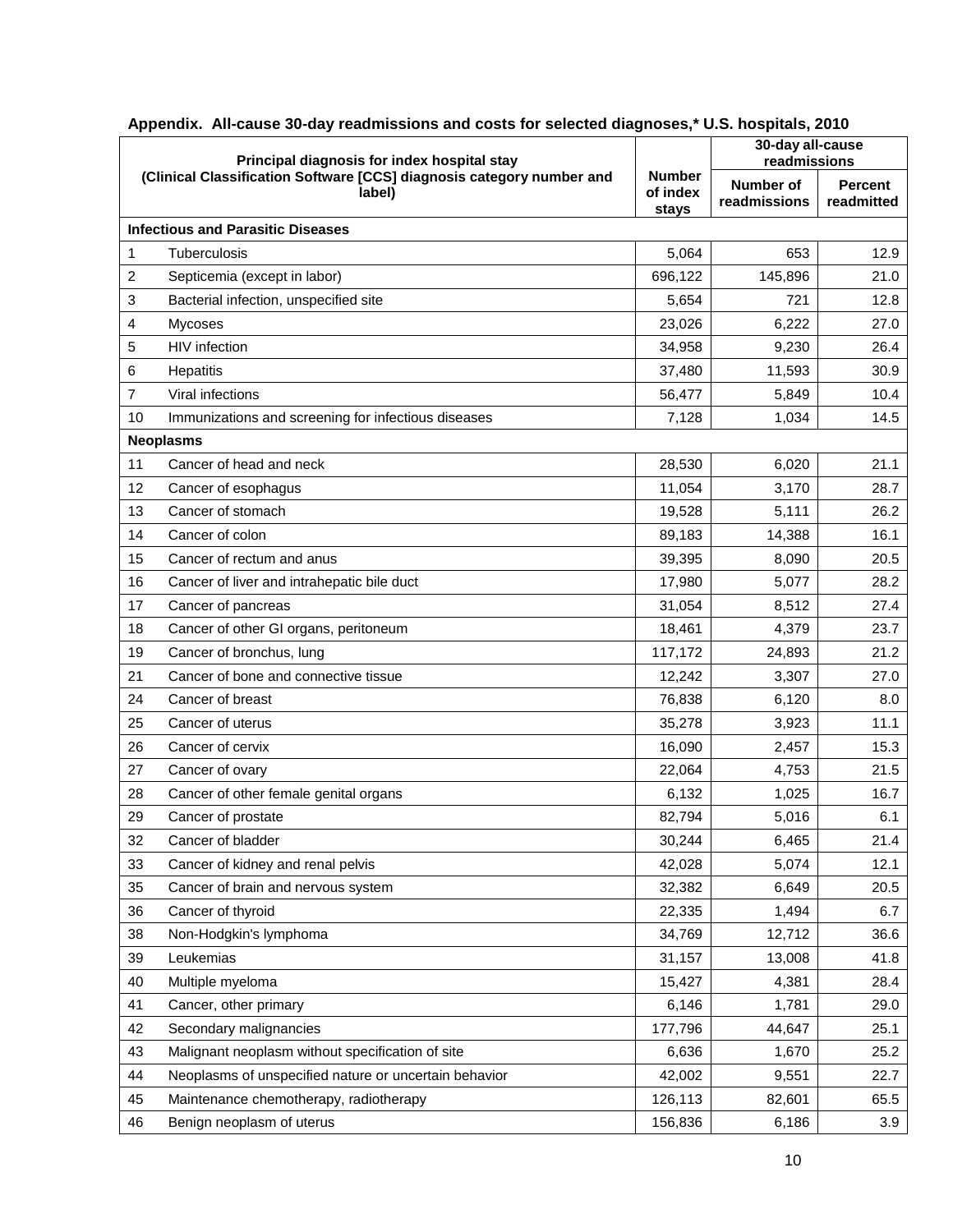|     | Principal diagnosis for index hospital stay                                     |                                    | 30-day all-cause<br>readmissions |                              |  |
|-----|---------------------------------------------------------------------------------|------------------------------------|----------------------------------|------------------------------|--|
|     | (Clinical Classification Software [CCS] diagnosis category number and<br>label) | <b>Number</b><br>of index<br>stays | Number of<br>readmissions        | <b>Percent</b><br>readmitted |  |
|     | Endocrine, Nutritional, and Metabolic Diseases and Immunity Disorders           |                                    |                                  |                              |  |
| 48  | Thyroid disorders                                                               | 40,936                             | 3,072                            | 7.5                          |  |
| 49  | Diabetes mellitus without complication                                          | 20,776                             | 1,776                            | 8.5                          |  |
| 50  | Diabetes mellitus with complications                                            | 480,958                            | 97,784                           | 20.3                         |  |
| 52  | Nutritional deficiencies                                                        | 9,845                              | 2,355                            | 23.9                         |  |
| 54  | Gout and other crystal arthropathies                                            | 17,506                             | 2,710                            | 15.5                         |  |
| 55  | Fluid and electrolyte disorders                                                 | 396,551                            | 73,721                           | 18.6                         |  |
| 56  | Cystic fibrosis                                                                 | 10,518                             | 1,366                            | 13.0                         |  |
|     | Diseases of Blood and Blood-Forming Organs                                      |                                    |                                  |                              |  |
| 59  | Anemia                                                                          | 203,098                            | 42,374                           | 20.9                         |  |
| 60  | Acute posthemorrhagic anemia                                                    | 27,199                             | 5,239                            | 19.3                         |  |
| 61  | Sickle cell anemia                                                              | 87,326                             | 27,837                           | 31.9                         |  |
| 62  | Coagulation and hemorrhagic disorders                                           | 33,397                             | 7,920                            | 23.7                         |  |
| 63  | Disease of white blood cells                                                    | 54,861                             | 16,771                           | 30.6                         |  |
|     | <b>Mental Disorders</b>                                                         |                                    |                                  |                              |  |
| 650 | Adjustment disorders                                                            | 49,073                             | 3,980                            | 8.1                          |  |
| 651 | Anxiety disorders                                                               | 45,102                             | 5,519                            | 12.2                         |  |
| 652 | Attention-deficit, conduct, and disruptive behavior disorders                   | 18,218                             | 1,692                            | 9.3                          |  |
| 653 | Delirium, dementia, and amnestic and other cognitive disorders                  | 131,003                            | 21,566                           | 16.5                         |  |
| 655 | Disorders diagnosed in infancy, childhood, or adolescence                       | 5,613                              | 753                              | 13.4                         |  |
| 656 | Impulse control disorders, NEC                                                  | 12,204                             | 1,652                            | 13.5                         |  |
| 657 | Mood disorders                                                                  | 883,245                            | 131,125                          | 14.8                         |  |
| 658 | Personality disorders                                                           | 5,436                              | 1,316                            | 24.2                         |  |
| 659 | Schizophrenia and other psychotic disorders                                     | 397,166                            | 88,629                           | 22.3                         |  |
| 660 | Alcohol-related disorders                                                       | 245,289                            | 45,033                           | 18.4                         |  |
| 661 | Substance-related disorders                                                     | 212,612                            | 32,050                           | 15.1                         |  |
| 663 | Screening and history of mental health and substance abuse                      | 60,417                             | 15,695                           | 26.0                         |  |
| 670 | Miscellaneous mental disorders                                                  | 43,193                             | 4,189                            | 9.7                          |  |
|     | Diseases of Nervous System and Sense Organs                                     |                                    |                                  |                              |  |
| 76  | Meningitis                                                                      | 32,909                             | 2,565                            | 7.8                          |  |
| 77  | Encephalitis                                                                    | 8,487                              | 1,219                            | 14.4                         |  |
| 79  | Parkinson's disease                                                             | 13,089                             | 2,118                            | 16.2                         |  |
| 80  | Multiple sclerosis                                                              | 21,708                             | 2,529                            | 11.6                         |  |
| 82  | Paralysis                                                                       | 7,394                              | 987                              | 13.3                         |  |
| 83  | Epilepsy, convulsions                                                           | 252,200                            | 31,965                           | 12.7                         |  |
| 84  | Headache, including migraine                                                    | 70,782                             | 7,373                            | 10.4                         |  |
| 85  | Coma, stupor, and brain damage                                                  | 16,823                             | 2,740                            | 16.3                         |  |
| 89  | Blindness and vision defects                                                    | 5,364                              | 521                              | 9.7                          |  |
| 90  | Inflammation, infection of eye                                                  | 15,984                             | 1,201                            | 7.5                          |  |

| Appendix. All-cause 30-day readmissions and costs for selected diagnoses,* U.S. hospitals, 2010 |  |  |  |  |
|-------------------------------------------------------------------------------------------------|--|--|--|--|
|                                                                                                 |  |  |  |  |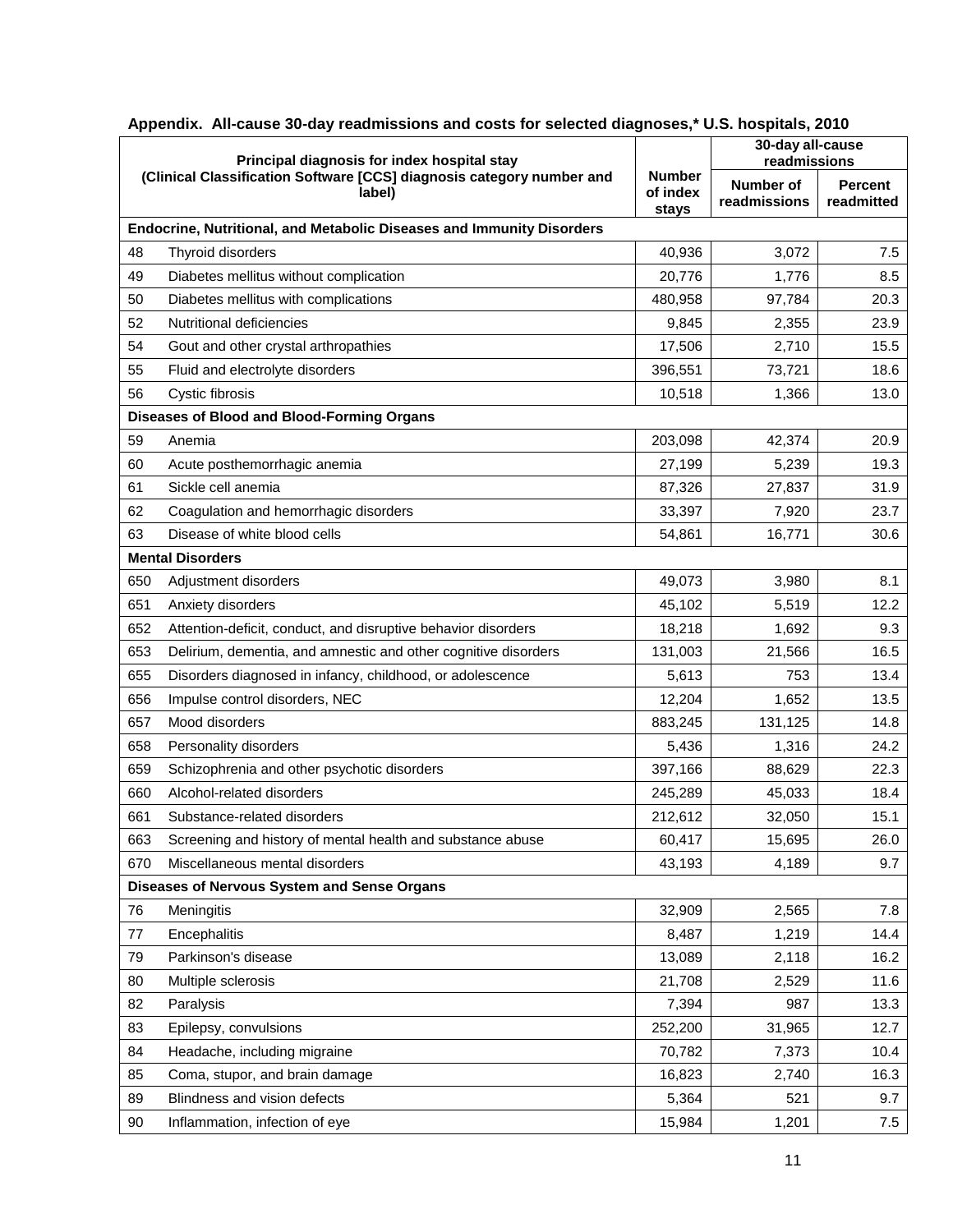| Principal diagnosis for index hospital stay |                                                                                 |                           | 30-day all-cause<br>readmissions |                              |
|---------------------------------------------|---------------------------------------------------------------------------------|---------------------------|----------------------------------|------------------------------|
|                                             | (Clinical Classification Software [CCS] diagnosis category number and<br>label) | <b>Number</b><br>of index | Number of<br>readmissions        | <b>Percent</b><br>readmitted |
| 92                                          | Otitis media and related conditions                                             | stays<br>9,855            | 738                              | 7.5                          |
| 93                                          | Conditions associated with dizziness or vertigo                                 | 69,022                    | 4,964                            | 7.2                          |
|                                             | <b>Diseases of the Circulatory System</b>                                       |                           |                                  |                              |
| 96                                          | Heart valve disorders                                                           | 100,327                   | 20,613                           | 20.5                         |
| 97                                          | Peri-, endo-, and myocarditis, cardiomyopathy                                   | 66,648                    | 11,986                           | 18.0                         |
| 98                                          | <b>Essential hypertension</b>                                                   | 72,930                    | 7,721                            | 10.6                         |
| 99                                          | Hypertension with complications and secondary hypertension                      | 211,243                   | 45,309                           | 21.4                         |
| 100                                         | Acute myocardial infarction                                                     | 520,901                   | 85,932                           | 16.5                         |
| 101                                         | Coronary atherosclerosis                                                        | 666,897                   | 90,147                           | 13.5                         |
| 102                                         | Nonspecific chest pain                                                          | 601,899                   | 61,465                           | 10.2                         |
| 103                                         | Pulmonary heart disease                                                         | 162,269                   | 25,599                           | 15.8                         |
| 105                                         | <b>Conduction disorders</b>                                                     | 58,074                    | 6,386                            | 11.0                         |
| 106                                         | Cardiac dysrhythmias                                                            | 705,616                   | 104,607                          | 14.8                         |
| 107                                         | Cardiac arrest and ventricular fibrillation                                     | 8,063                     | 1,398                            | 17.3                         |
| 108                                         | Congestive heart failure, nonhypertensive                                       | 847,073                   | 209,017                          | 24.7                         |
| 109                                         | Acute cerebrovascular disease                                                   | 520,793                   | 71,174                           | 13.7                         |
| 110                                         | Occlusion or stenosis of precerebral arteries                                   | 111,833                   | 11,877                           | 10.6                         |
| 112                                         | Transient cerebral ischemia                                                     | 166,904                   | 16,436                           | 9.8                          |
| 113                                         | Late effects of cerebrovascular disease                                         | 18,829                    | 2,981                            | 15.8                         |
| 114                                         | Peripheral and visceral atherosclerosis                                         | 162,792                   | 28,031                           | 17.2                         |
| 115                                         | Aortic, peripheral, and visceral artery aneurysms                               | 73,143                    | 11,247                           | 15.4                         |
| 116                                         | Aortic and peripheral arterial embolism or thrombosis                           | 26,104                    | 5,381                            | 20.6                         |
| 118                                         | Phlebitis, thrombophlebitis and thromboembolism                                 | 154,023                   | 23,640                           | 15.3                         |
| 120                                         | Hemorrhoids                                                                     | 30,467                    | 4,003                            | 13.1                         |
|                                             | <b>Diseases of the Respiratory System</b>                                       |                           |                                  |                              |
| 122                                         | Pneumonia                                                                       | 924,160                   | 144,894                          | 15.7                         |
| 123                                         | Influenza                                                                       | 10,284                    | 776                              | 7.5                          |
| 124                                         | Acute and chronic tonsillitis                                                   | 31,874                    | 1,097                            | 3.4                          |
| 125                                         | Acute bronchitis                                                                | 78,848                    | 7,461                            | 9.5                          |
| 127                                         | Chronic obstructive pulmonary disease and bronchiectasis                        | 606,186                   | 126,443                          | 20.9                         |
| 128                                         | Asthma                                                                          | 347,404                   | 41,320                           | 11.9                         |
| 129                                         | Aspiration pneumonitis, food/vomitus                                            | 147,837                   | 31,772                           | 21.5                         |
| 130                                         | Pleurisy, pneumothorax, pulmonary collapse                                      | 101,298                   | 21,485                           | 21.2                         |
| 131                                         | Respiratory failure, insufficiency, arrest (adult)                              | 260,781                   | 59,842                           | 22.9                         |
| 132                                         | Lung disease due to external agents                                             | 5,477                     | 966                              | 17.6                         |
|                                             | <b>Diseases of the Digestive System</b>                                         |                           |                                  |                              |
| 135                                         | Intestinal infection                                                            | 207,083                   | 36,451                           | 17.6                         |
| 136                                         | Disorders of teeth and jaw                                                      | 25,722                    | 1,621                            | 6.3                          |
| 137                                         | Disease of mouth, excluding dental                                              | 19,009                    | 1,966                            | 10.3                         |

| Appendix. All-cause 30-day readmissions and costs for selected diagnoses,* U.S. hospitals, 2010 |
|-------------------------------------------------------------------------------------------------|
|-------------------------------------------------------------------------------------------------|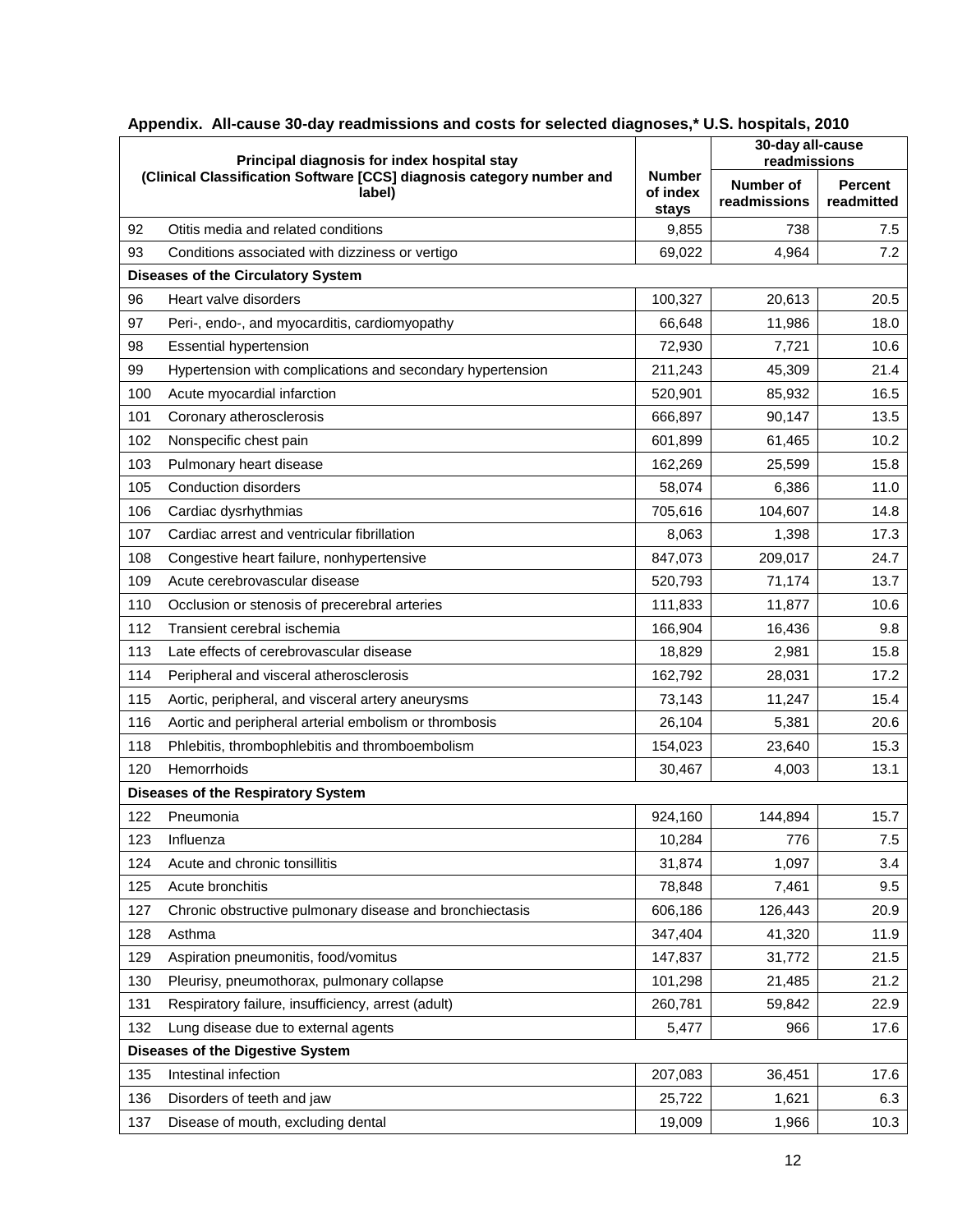|                                                            | Principal diagnosis for index hospital stay                                     |                                    | 30-day all-cause<br>readmissions |                              |  |
|------------------------------------------------------------|---------------------------------------------------------------------------------|------------------------------------|----------------------------------|------------------------------|--|
|                                                            | (Clinical Classification Software [CCS] diagnosis category number and<br>label) | <b>Number</b><br>of index<br>stays | Number of<br>readmissions        | <b>Percent</b><br>readmitted |  |
| 138                                                        | Esophageal disorders                                                            | 125,280                            | 16,921                           | 13.5                         |  |
| 139                                                        | Gastroduodenal ulcer (except hemorrhage)                                        | 42,462                             | 6,170                            | 14.5                         |  |
| 140                                                        | Gastritis and duodenitis                                                        | 99,130                             | 15,355                           | 15.5                         |  |
| 142                                                        | Appendicitis and other appendiceal conditions                                   | 262,024                            | 12,875                           | 4.9                          |  |
| 143                                                        | Abdominal hernia                                                                | 174,459                            | 19,885                           | 11.4                         |  |
| 144                                                        | Regional enteritis and ulcerative colitis                                       | 94,732                             | 17,579                           | 18.6                         |  |
| 145                                                        | Intestinal obstruction without hernia                                           | 315,128                            | 51,135                           | 16.2                         |  |
| 146                                                        | Diverticulosis and diverticulitis                                               | 289,097                            | 35,461                           | 12.3                         |  |
| 147                                                        | Anal and rectal conditions                                                      | 47,035                             | 5,326                            | 11.3                         |  |
| 148                                                        | Peritonitis and intestinal abscess                                              | 25,219                             | 6,315                            | 25.0                         |  |
| 149                                                        | Biliary tract disease                                                           | 430,988                            | 48,062                           | 11.2                         |  |
| 152                                                        | Pancreatic disorders (not diabetes)                                             | 282,159                            | 49,936                           | 17.7                         |  |
| 153                                                        | Gastrointestinal hemorrhage                                                     | 320,613                            | 54,154                           | 16.9                         |  |
| 154                                                        | Noninfectious gastroenteritis                                                   | 144,507                            | 17,262                           | 11.9                         |  |
| <b>Diseases of the Genitourinary System</b>                |                                                                                 |                                    |                                  |                              |  |
| 156                                                        | Nephritis, nephrosis, renal sclerosis                                           | 7,561                              | 1,473                            | 19.5                         |  |
| 157                                                        | Acute and unspecified renal failure                                             | 326,586                            | 70,756                           | 21.7                         |  |
| 158                                                        | Chronic renal failure                                                           | 17,394                             | 4,766                            | 27.4                         |  |
| 159                                                        | Urinary tract infections                                                        | 522,921                            | 84,858                           | 16.2                         |  |
| 160                                                        | Calculus of urinary tract                                                       | 154,073                            | 15,938                           | 10.3                         |  |
| 163                                                        | Genitourinary symptoms and ill-defined conditions                               | 32,102                             | 5,711                            | 17.8                         |  |
| 164                                                        | Hyperplasia of prostate                                                         | 55,298                             | 5,505                            | 10.0                         |  |
| 165                                                        | Inflammatory conditions of male genital organs                                  | 23,662                             | 2,344                            | 9.9                          |  |
| 167                                                        | Nonmalignant breast conditions                                                  | 19,482                             | 1,668                            | 8.6                          |  |
| 168                                                        | Inflammatory disease of female pelvic organs                                    | 38,989                             | 3,225                            | 8.3                          |  |
| 169                                                        | Endometriosis                                                                   | 33,918                             | 1,621                            | 4.8                          |  |
| 170                                                        | Prolapse of female genital organs                                               | 105,048                            | 2,847                            | 2.7                          |  |
| 171                                                        | Menstrual disorders                                                             | 87,633                             | 4,311                            | 4.9                          |  |
| 172                                                        | Ovarian cyst                                                                    | 36,491                             | 2,374                            | 6.5                          |  |
| 173                                                        | Menopausal disorders                                                            | 9,602                              | 654                              | 6.8                          |  |
| Complications of Pregnancy, Childbirth, and the Puerperium |                                                                                 |                                    |                                  |                              |  |
| 180                                                        | Ectopic pregnancy                                                               | 20,948                             | 784                              | 3.7                          |  |
| 182                                                        | Hemorrhage during pregnancy, abruptio placenta, placenta previa                 | 46,191                             | 6,847                            | 14.8                         |  |
| 183                                                        | Hypertension complicating pregnancy, childbirth and the puerperium              | 230,927                            | 22,091                           | 9.6                          |  |
| 184                                                        | Early or threatened labor                                                       | 179,175                            | 37,797                           | 21.1                         |  |
| 185                                                        | Prolonged pregnancy                                                             | 250,122                            | 3,591                            | 1.4                          |  |
| 186                                                        | Diabetes or abnormal glucose tolerance complicating pregnancy                   | 84,725                             | 5,384                            | 6.4                          |  |
| 187                                                        | Malposition, malpresentation                                                    | 132,312                            | 2,918                            | 2.2                          |  |
| 188                                                        | Fetopelvic disproportion, obstruction                                           | 65,609                             | 1,255                            | 1.9                          |  |

| Appendix. All-cause 30-day readmissions and costs for selected diagnoses,* U.S. hospitals, 2010 |  |  |  |  |  |  |
|-------------------------------------------------------------------------------------------------|--|--|--|--|--|--|
|-------------------------------------------------------------------------------------------------|--|--|--|--|--|--|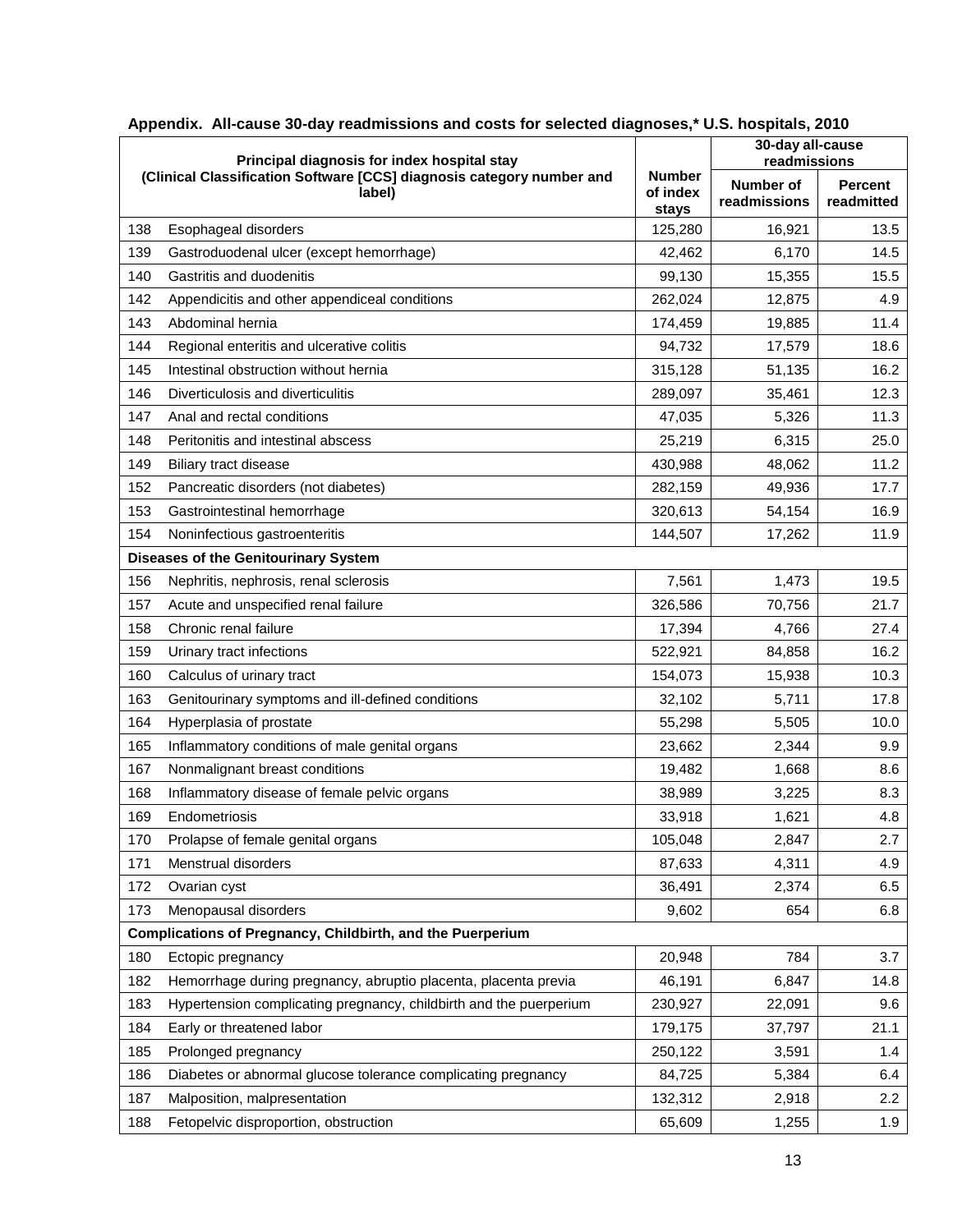|     | Principal diagnosis for index hospital stay                                     |                                    | 30-day all-cause<br>readmissions |                              |
|-----|---------------------------------------------------------------------------------|------------------------------------|----------------------------------|------------------------------|
|     | (Clinical Classification Software [CCS] diagnosis category number and<br>label) | <b>Number</b><br>of index<br>stays | Number of<br>readmissions        | <b>Percent</b><br>readmitted |
| 189 | Previous C-section                                                              | 462,378                            | 7,046                            | 1.5                          |
| 190 | Fetal distress and abnormal forces of labor                                     | 170,752                            | 3,893                            | 2.3                          |
| 191 | Polyhydramnios and other problems of amniotic cavity                            | 179,406                            | 7,028                            | 3.9                          |
| 192 | Umbilical cord complication                                                     | 161,112                            | 1,284                            | 0.8                          |
| 193 | Trauma to perineum and vulva                                                    | 610,073                            | 5,046                            | 0.8                          |
| 196 | Normal pregnancy and/or delivery                                                | 208,463                            | 1,559                            | 0.7                          |
|     | Diseases of the Skin and Subcutaneous Tissue                                    |                                    |                                  |                              |
| 197 | Skin and subcutaneous tissue infections                                         | 576,902                            | 64,680                           | 11.2                         |
| 199 | Chronic ulcer of skin                                                           | 50,845                             | 10,823                           | 21.3                         |
|     | Diseases of the Musculoskeletal System and Connective Tissue                    |                                    |                                  |                              |
| 201 | Infective arthritis and osteomyelitis                                           | 70,424                             | 12,199                           | 17.3                         |
| 202 | Rheumatoid arthritis and related disease                                        | 14,836                             | 1,587                            | 10.7                         |
| 203 | Osteoarthritis                                                                  | 872,661                            | 42,241                           | 4.8                          |
| 205 | Spondylosis, intervertebral disc disorders, other back problems                 | 579,103                            | 47,774                           | 8.2                          |
| 207 | Pathological fracture                                                           | 59,946                             | 11,781                           | 19.7                         |
| 210 | Systemic lupus erythematosus and connective tissue disorders                    | 18,850                             | 5,123                            | 27.2                         |
|     | <b>Congenital Anomalies</b>                                                     |                                    |                                  |                              |
| 213 | Cardiac and circulatory congenital anomalies                                    | 23,824                             | 2,610                            | 11.0                         |
| 214 | Digestive congenital anomalies                                                  | 6,100                              | 626                              | 10.3                         |
| 215 | Genitourinary congenital anomalies                                              | 7,480                              | 729                              | 9.7                          |
|     | <b>Injury and Poisoning</b>                                                     |                                    |                                  |                              |
| 225 | Joint disorders and dislocations, trauma-related                                | 31,027                             | 2,222                            | 7.2                          |
| 226 | Fracture of neck of femur (hip)                                                 | 291,847                            | 38,668                           | 13.2                         |
| 227 | Spinal cord injury                                                              | 13,188                             | 1,609                            | 12.2                         |
| 228 | Skull and face fractures                                                        | 45,409                             | 3,164                            | 7.0                          |
| 229 | Fracture of upper limb                                                          | 136,326                            | 10,895                           | 8.0                          |
| 230 | Fracture of lower limb                                                          | 234,607                            | 23,540                           | 10.0                         |
| 232 | Sprains and strains                                                             | 29,538                             | 2,356                            | 8.0                          |
| 233 | Intracranial injury                                                             | 162,589                            | 18,304                           | 11.3                         |
| 234 | Crushing injury or internal injury                                              | 85,422                             | 7,744                            | 9.1                          |
| 235 | Open wounds of head, neck, and trunk                                            | 29,547                             | 2,028                            | 6.9                          |
| 236 | Open wounds of extremities                                                      | 38,921                             | 2,847                            | 7.3                          |
| 237 | Complication of device, implant or graft                                        | 596,062                            | 121,036                          | 20.3                         |
| 238 | Complications of surgical procedures or medical care                            | 453,266                            | 81,353                           | 17.9                         |
| 239 | Superficial injury, contusion                                                   | 40,973                             | 4,975                            | 12.1                         |
| 240 | <b>Burns</b>                                                                    | 34,452                             | 3,431                            | 10.0                         |
| 241 | Poisoning by psychotropic agents                                                | 60,590                             | 6,496                            | 10.7                         |
| 242 | Poisoning by other medications and drugs                                        | 107,558                            | 13,426                           | 12.5                         |
| 243 | Poisoning by nonmedicinal substances                                            | 15,356                             | 1,121                            | 7.3                          |

| Appendix. All-cause 30-day readmissions and costs for selected diagnoses,* U.S. hospitals, 2010 |  |
|-------------------------------------------------------------------------------------------------|--|
|                                                                                                 |  |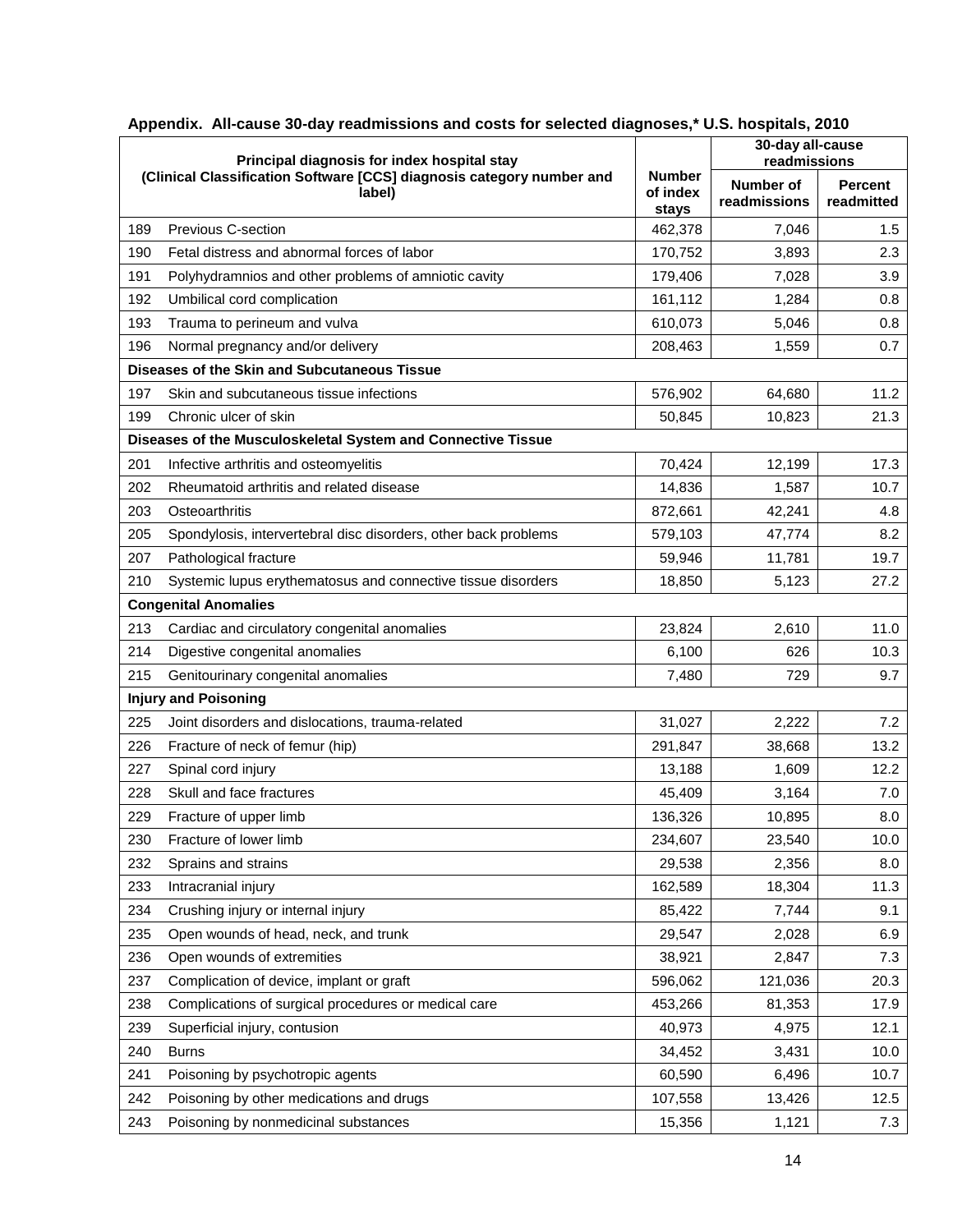| Principal diagnosis for index hospital stay<br>(Clinical Classification Software [CCS] diagnosis category number and<br>label) |                                                                   |                                    | 30-day all-cause<br>readmissions |                              |
|--------------------------------------------------------------------------------------------------------------------------------|-------------------------------------------------------------------|------------------------------------|----------------------------------|------------------------------|
|                                                                                                                                |                                                                   | <b>Number</b><br>of index<br>stays | Number of<br>readmissions        | <b>Percent</b><br>readmitted |
| <b>Symptoms, Signs, and III-Defined Conditions</b>                                                                             |                                                                   |                                    |                                  |                              |
| 245                                                                                                                            | Syncope                                                           | 235,483                            | 24,686                           | 10.5                         |
| 246                                                                                                                            | Fever of unknown origin                                           | 53,785                             | 9,322                            | 17.3                         |
| 247                                                                                                                            | Lymphadenitis                                                     | 13,632                             | 1,242                            | 9.1                          |
| 248                                                                                                                            | Gangrene                                                          | 33,786                             | 10,693                           | 31.6                         |
| 250                                                                                                                            | Nausea and vomiting                                               | 51,833                             | 11,854                           | 22.9                         |
| 251                                                                                                                            | Abdominal pain                                                    | 166,071                            | 26,993                           | 16.3                         |
| 252                                                                                                                            | Malaise and fatique                                               | 33,141                             | 6,054                            | 18.3                         |
| 253                                                                                                                            | Allergic reactions                                                | 23,860                             | 2,482                            | 10.4                         |
| 254                                                                                                                            | Rehabilitation care, fitting of prostheses, adjustment of devices | 47,035                             | 5,008                            | 10.6                         |

#### **Appendix. All-cause 30-day readmissions and costs for selected diagnoses,\* U.S. hospitals, 2010**

Source: Weighted national estimates from a readmissions analysis file derived from the Healthcare Cost and Utilization Project (HCUP) State Inpatient Databases (SID), 2010, Agency for Healthcare Research and Quality (AHRQ).

\* Information is provided for diagnoses with 5,000 or more weighted index stays and 500 or more weighted readmissions. See text and Definitions for details on methods for calculating readmissions.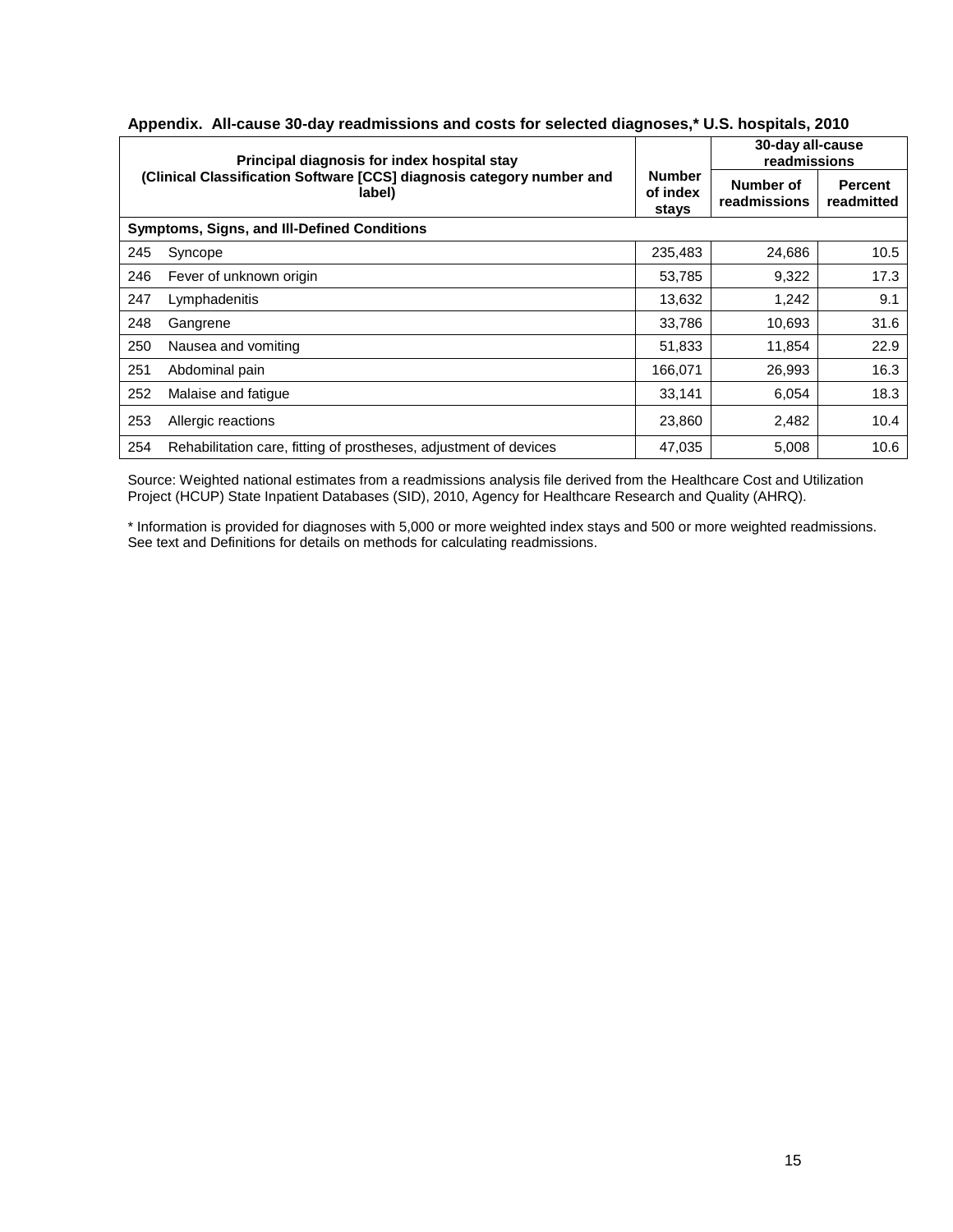#### **Data Source**

The estimates in this Statistical Brief are based on a readmissions analysis file that was created with the Healthcare Cost and Utilization Project (HCUP) State Inpatient Databases (SID). These databases include reliable, verified synthetic patient identifiers that can be used to track a person across hospitals within a State. Estimates were taken from HCUPnet, the online query system that provides free access to information from HCUP: [http://hcupnet.ahrq.gov/.](http://hcupnet.ahrq.gov/) HCUPnet provides access to health statistics and information on hospital inpatient and emergency department utilization, and it includes analytic tables using the readmissions analysis file. HCUPnet provides additional detailed results and sortable tables that provide instant information on readmissions to the hospital within 30 days of discharge.

For 2010, readmissions data were available from 18 States: Alaska, Arkansas, California, Florida, Georgia, Hawaii, Louisiana, Massachusetts, Mississippi, Missouri, Nebraska, New Mexico, New York, South Carolina, Tennessee, Utah, Virginia, and Washington. These 18 States are geographically dispersed and accounted for 46 percent of the total U.S. resident population and 45 percent of the total U.S. hospitalizations. The readmissions analysis file included 14.0 million unweighted discharges.

The study population in this readmissions analysis file included discharges from community, nonrehabilitation, non-specialty hospitals. Weights for national estimates were developed using poststratification on hospital characteristics (Census region, urban-rural location, teaching capabilities, bed size, and control/ownership) and patient age groups.

#### **Definitions**

#### *Diagnoses, ICD-9-CM, and Clinical Classifications Software (CCS)*

For the index stay, the diagnoses examined in this Statistical Brief are based on the CCS for the principal diagnosis. The *principal diagnosis* is that condition established after study to be chiefly responsible for the patient's admission to the hospital.

ICD-9-CM is the International Classification of Diseases, Ninth Revision, Clinical Modification, which assigns numeric codes to diagnoses. There are approximately 14,000 ICD-9-CM diagnosis codes.

CCS categorizes ICD-9-CM diagnoses into a manageable number of clinically meaningful categories.<sup>11</sup> This "clinical grouper" makes it easier to quickly understand patterns of diagnoses. CCS categories identified as "Other" typically are not reported; these categories include miscellaneous, otherwise unclassifiable diagnoses that may be difficult to interpret as a group.

#### *Readmissions*

The 30-day readmission rate is defined as the number of admissions for each condition for which there was at least one subsequent hospital admission within 30 days divided by the total number of admissions from January through November 2010. That is, when patients are discharged from the hospital, they are followed for 30 days in the data. If any readmission to the same or different hospital occurs during this time period, the admission is counted as a readmission. No more than one readmission is counted within the 30-day period, because the outcome measure assessed here is "percentage of admissions who are readmitted." If a patient was transferred to a different hospital on the same day or was transferred within the same hospital, the two events were combined as a single stay and the second event was not counted as a readmission; that is, transfers were not considered a readmission. In the case of admissions for which there was more than one readmission in the 30-day period, the data presented in this Statistical Brief reflect the characteristics and costs of the first readmission.

Every qualifying hospital stay is counted as a separate index (starting point) admission. Thus, a single patient can be counted multiple times during the course of the January through November observation period. In addition, index admissions do not require a prior "clean period" with no hospitalizations; that is, a hospital stay may be a readmission for a prior stay and the index admission for a subsequent

l <sup>11</sup> HCUP Clinical Classifications Software (CCS). Healthcare Cost and Utilization Project (HCUP). U.S. Agency for Healthcare Research and Quality, Rockville, MD. Updated March 2013. [http://www.hcup-us.ahrq.gov/toolssoftware/ccs/ccs.jsp.](http://www.hcup-us.ahrq.gov/toolssoftware/ccs/ccs.jsp) Accessed March 21, 2013.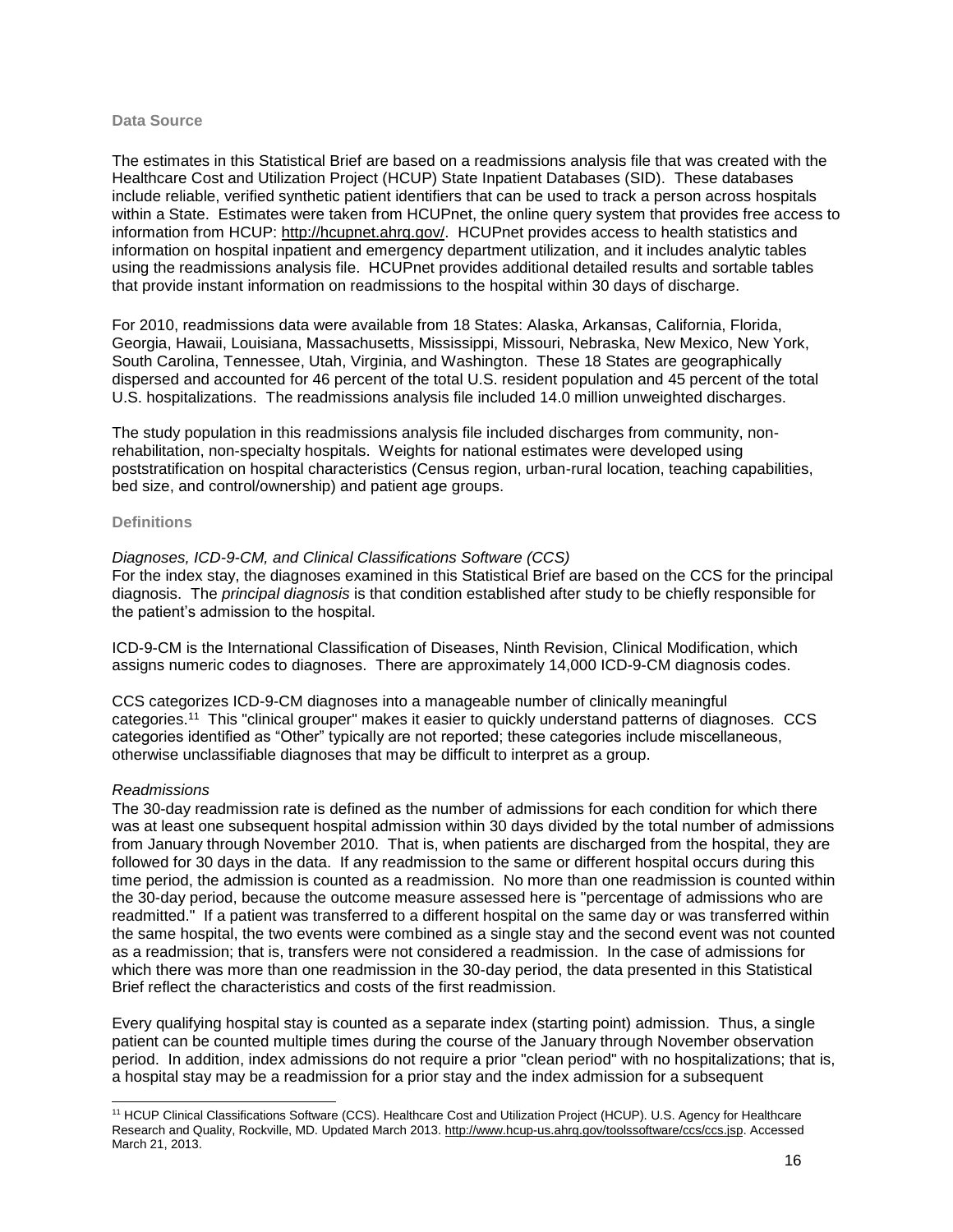readmission. Admissions were disqualified from the analysis as index admissions if they could not be followed for 30 days for one of the following reasons: (1) admissions in which the patient died in the hospital, (2) admissions missing information on length of stay, and (3) admissions discharged in December 2010.

#### *Types of hospitals included in HCUP*

HCUP is based on data from community hospitals, which are defined as short-term, non-Federal, general, and other hospitals, excluding hospital units of other institutions (e.g., prisons). HCUP data include obstetrics and gynecology, otolaryngology, orthopedic, cancer, pediatric, public, and academic medical hospitals. Excluded are long-term care, rehabilitation, psychiatric, and alcoholism and chemical dependency hospitals.

#### *Payer (Insurance Status)*

Payer is the expected payer for the hospital stay. To make coding uniform across all HCUP data sources, payer combines detailed categories into more general groups:

- Medicare: includes patients covered by fee-for-service and managed care Medicare
- Medicaid: includes patients covered by fee-for-service and managed care Medicaid. Patients covered by the State Children's Health Insurance Program (SCHIP) may be included here. Because most State data do not identify SCHIP patients specifically, it is not possible to present this information separately.
- Private Insurance: includes Blue Cross, commercial carriers, and private health maintenance organizations (HMOs) and preferred provider organizations (PPOs)
- Other: includes Worker's Compensation, TRICARE/CHAMPUS, CHAMPVA, Title V, and other government programs
- Uninsured: includes expected primary payer of "self-pay" and "no charge."

For this Statistical Brief, a hierarchy was used to assign the payer category based on the primary and secondary expected payer:

- If the primary or secondary expected payer indicates Medicare, then the payer category is assigned to Medicare. This categorization includes patients who are dually eligible for Medicare and Medicaid under Medicare.
- If not Medicare and the primary or secondary expected payer indicates Medicaid, then the payer category is Medicaid.
- If not Medicare or Medicaid and the primary or secondary expected payer indicates private insurance, then the payer category is private.
- If not Medicare, Medicaid, or private and the primary expected payer indicates self-pay or no charge, then the payer category is uninsured.
- Stays for other types of payers are not reported in this Statistical Brief because this is a mixed payer group and small numbers.

For this Statistical Brief, categorization of the readmission counts by expected payer was based on the index stay.

#### **About HCUP**

HCUP is a family of powerful health care databases, software tools, and products for advancing research. Sponsored by the Agency for Healthcare Research and Quality (AHRQ), HCUP includes the largest allpayer encounter-level collection of longitudinal health care data (inpatient, ambulatory surgery, and emergency department) in the United States, beginning in 1988. HCUP is a Federal-State-Industry Partnership that brings together the data collection efforts of many organizations—such as State data organizations, hospital associations, private data organizations, and the Federal government—to create a national information resource.

HCUP would not be possible without the contributions of the following data collection Partners from across the United States: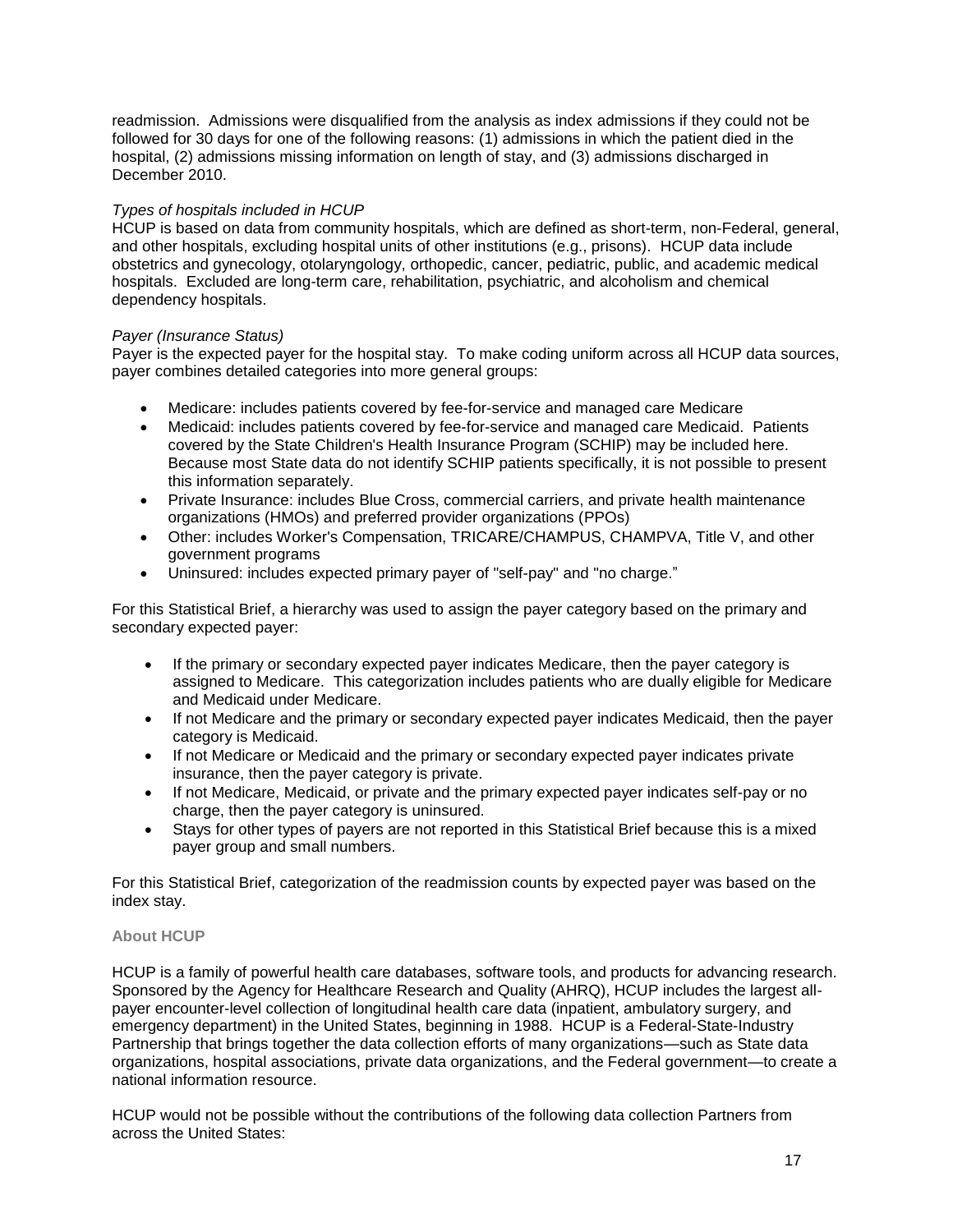**Alaska** State Hospital and Nursing Home Association **Arizona** Department of Health Services **Arkansas** Department of Health **California** Office of Statewide Health Planning and Development **Colorado** Hospital Association **Connecticut** Hospital Association **Florida** Agency for Health Care Administration **Georgia** Hospital Association **Hawaii** Health Information Corporation **Illinois** Department of Public Health **Indiana** Hospital Association **Iowa** Hospital Association **Kansas** Hospital Association **Kentucky** Cabinet for Health and Family Services **Louisiana** Department of Health and Hospitals **Maine** Health Data Organization **Maryland** Health Services Cost Review Commission **Massachusetts** Center for Health Information and Analysis **Michigan** Health & Hospital Association **Minnesota** Hospital Association **Mississippi** Department of Health **Missouri** Hospital Industry Data Institute **Montana** MHA - An Association of Montana Health Care Providers **Nebraska** Hospital Association **Nevada** Department of Health and Human Services **New Hampshire** Department of Health & Human Services **New Jersey** Department of Health **New Mexico** Department of Health **New York** State Department of Health **North Carolina** Department of Health and Human Services **North Dakota** (data provided by the Minnesota Hospital Association) **Ohio** Hospital Association **Oklahoma** State Department of Health **Oregon** Association of Hospitals and Health Systems **Oregon** Health Policy and Research **Pennsylvania** Health Care Cost Containment Council **Rhode Island** Department of Health **South Carolina** Budget & Control Board **South Dakota** Association of Healthcare Organizations **Tennessee** Hospital Association **Texas** Department of State Health Services **Utah** Department of Health **Vermont** Association of Hospitals and Health Systems **Virginia** Health Information **Washington** State Department of Health **West Virginia** Health Care Authority **Wisconsin** Department of Health Services **Wyoming** Hospital Association

#### **About the SID**

The HCUP State Inpatient Databases (SID) are hospital inpatient databases from data organizations participating in HCUP. The SID contain the universe of the inpatient discharge abstracts in the participating HCUP States, translated into a uniform format to facilitate multistate comparisons and analyses. Together, the SID encompass more than 95 of all U.S. community hospital discharges in 2010. The SID can be used to investigate questions unique to one State, to compare data from two or more